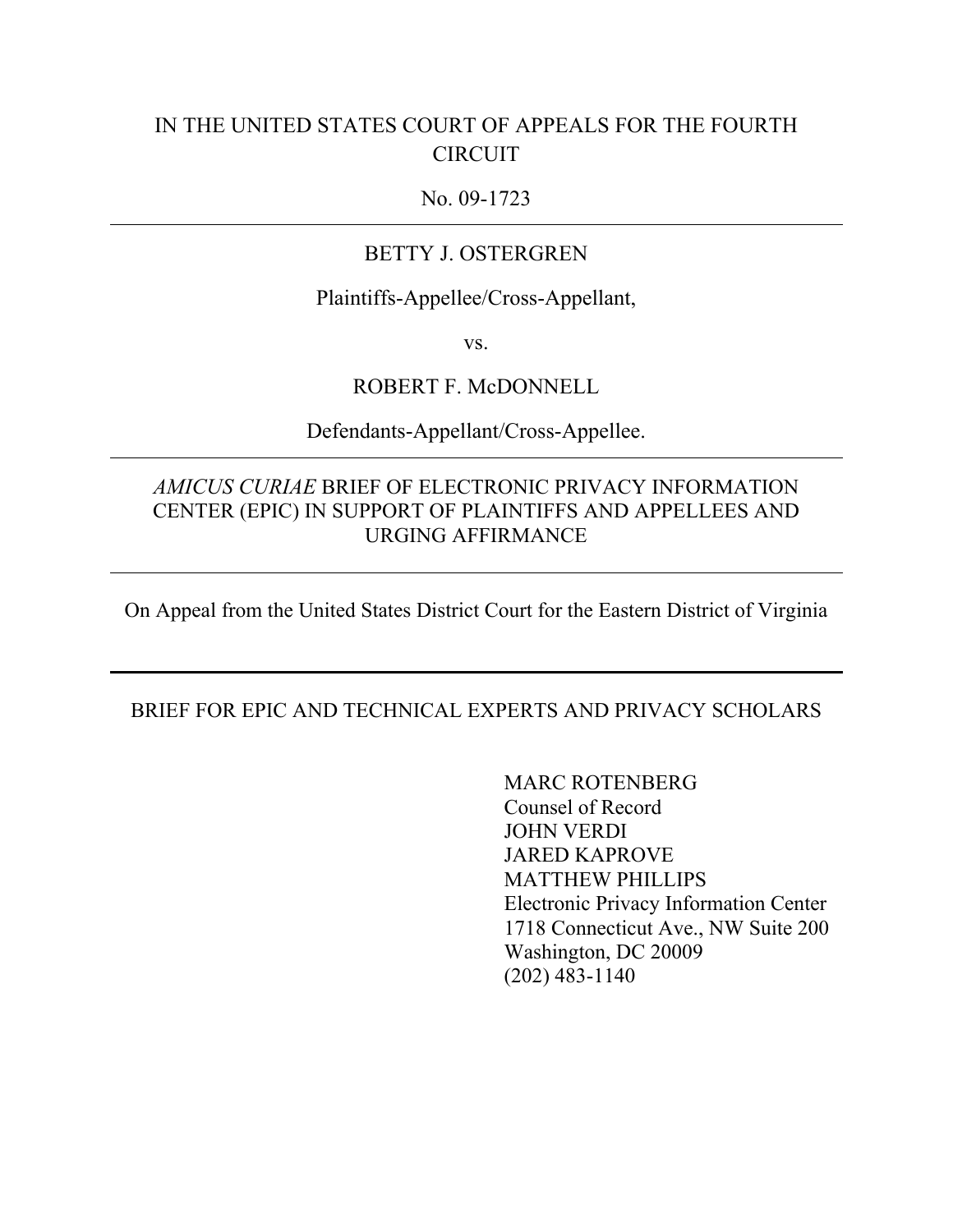### **CORPORATE DISCLOSURE STATEMENT** Pursuant to Fed. R. App. P. 26.1 and 29(c) for Case No. 09-1723

Amicus Curiae, Electronic Privacy Information Center ("EPIC"), is a

District of Columbia corporation with no parent corporation. No publicly held company owns 10% or more of the stock of EPIC.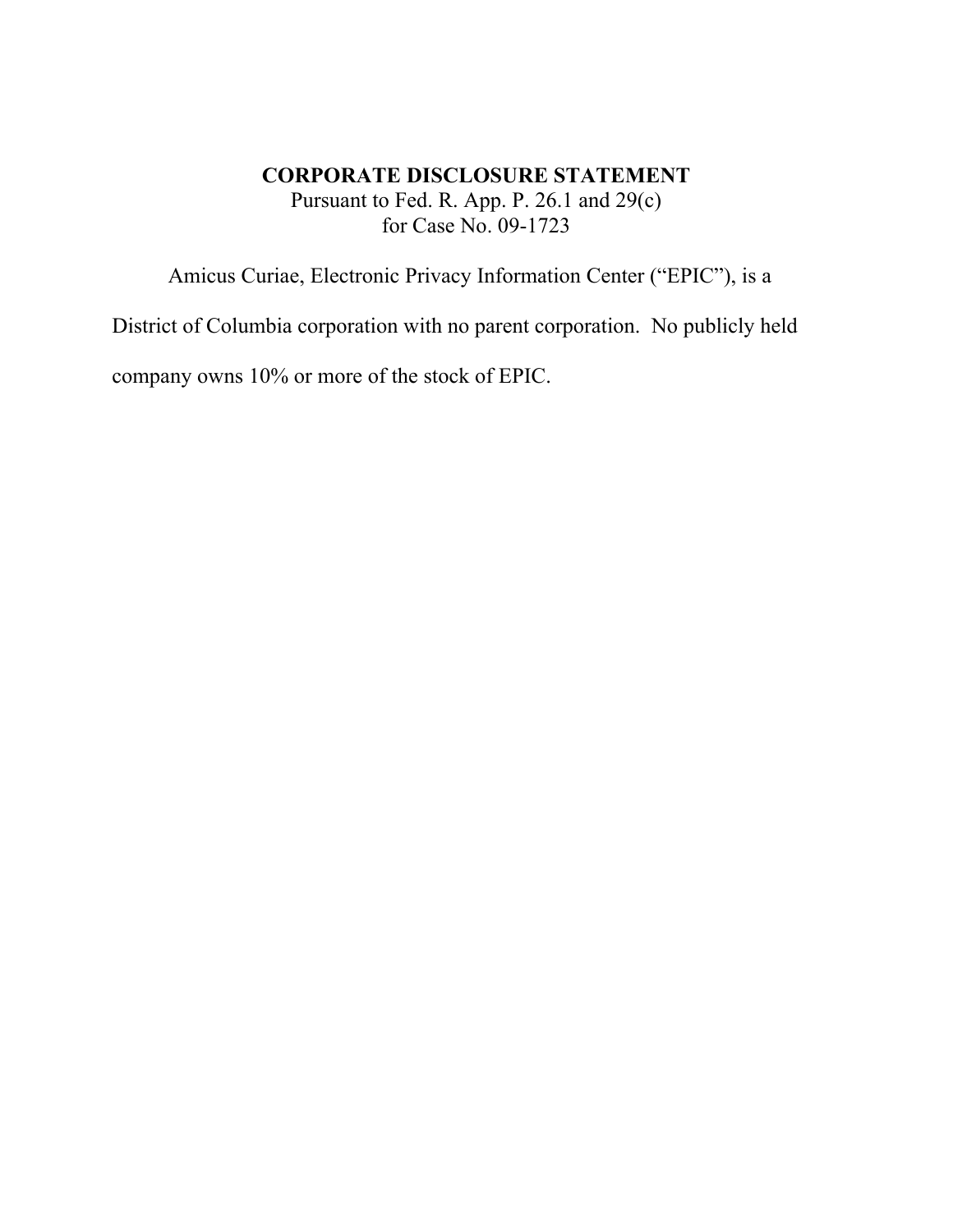# **TABLE OF CONTENTS**

| The Unnecessary Disclosure of SSNs Creates Substantial Privacy Risks 4<br>$I_{\cdot}$                                                             |  |
|---------------------------------------------------------------------------------------------------------------------------------------------------|--|
|                                                                                                                                                   |  |
| B.                                                                                                                                                |  |
| C. Businesses Continue to Sell SSNs, Placing the Privacy of Americans at                                                                          |  |
| D.                                                                                                                                                |  |
| E. Research Has Demonstrated That Certain Techniques to Obscure SSNs Do                                                                           |  |
| II. Because of the Threat of Identity Theft Created by SSN Disclosure,<br>Ostergren's Advocacy Is Protected Speech Under the First Amendment, But |  |
| The First Amendment Protects the Right to Publish Information in<br>A.<br>Government Records, Particularly When Speaking on a Matter of Public    |  |
| B. Unlike Ostergren, Commercial Speakers Are Not Entitled to First                                                                                |  |
|                                                                                                                                                   |  |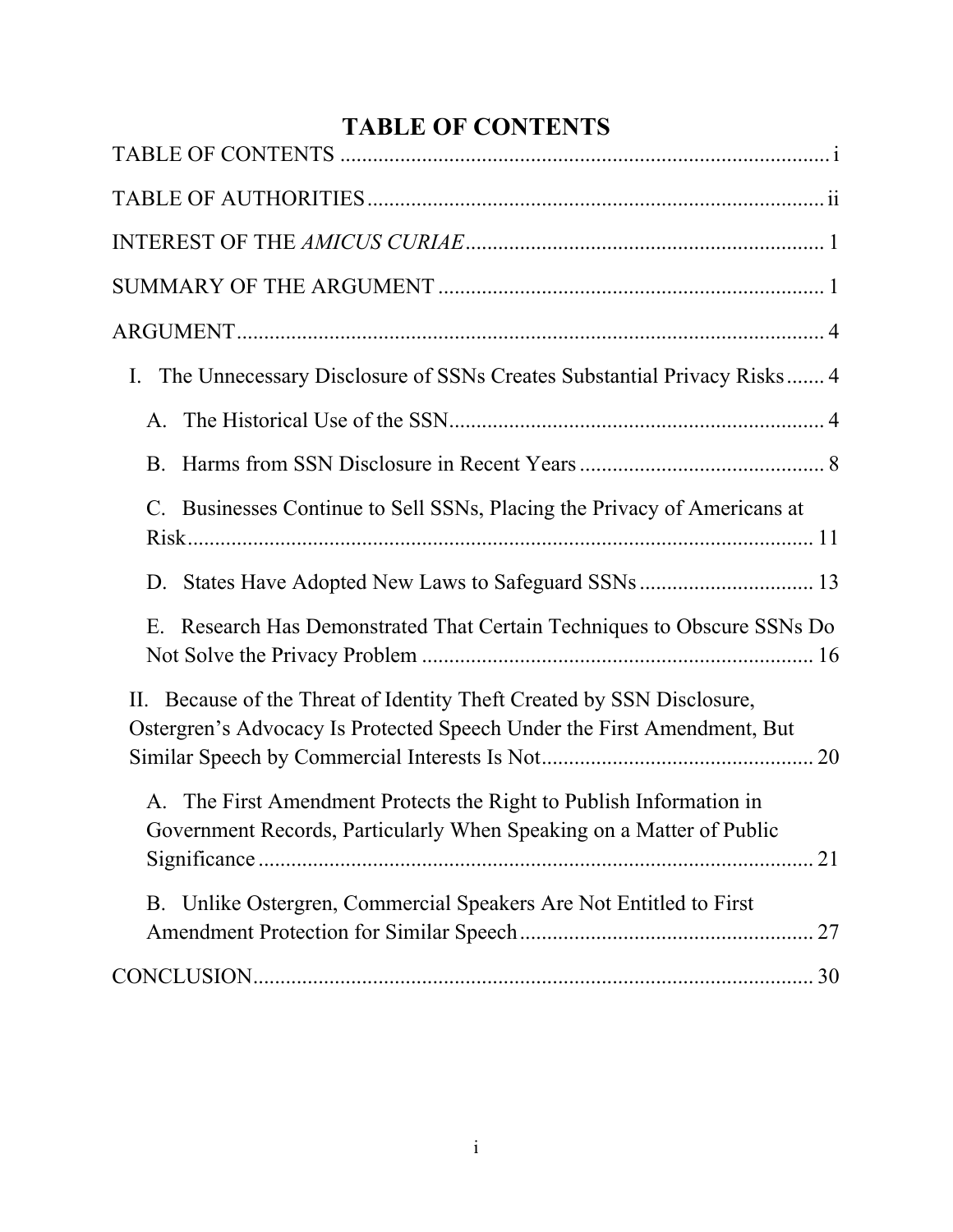# **TABLE OF AUTHORITIES**

| Central Hudson Gas & Elec. v. Public Serv. Comm'n of N.Y., 447 U.S. 557 (1980). |  |
|---------------------------------------------------------------------------------|--|
|                                                                                 |  |
| Nat'l Cable & Telecomm. Ass'n v. FCC, 555 F.3d 996 (D.C. Cir. 2009) 28, 29      |  |
|                                                                                 |  |
| Smith v. Daily Mail Publishing Co., 443 U.S. 97 (1979)  21, 22, 26              |  |
|                                                                                 |  |
| U.S. Dep't of Justice v. Reporters Comm'n for Freedom of Press, 489 U.S. 749    |  |
| <b>STATUTES</b>                                                                 |  |
|                                                                                 |  |
|                                                                                 |  |
|                                                                                 |  |
|                                                                                 |  |
|                                                                                 |  |
|                                                                                 |  |
|                                                                                 |  |
|                                                                                 |  |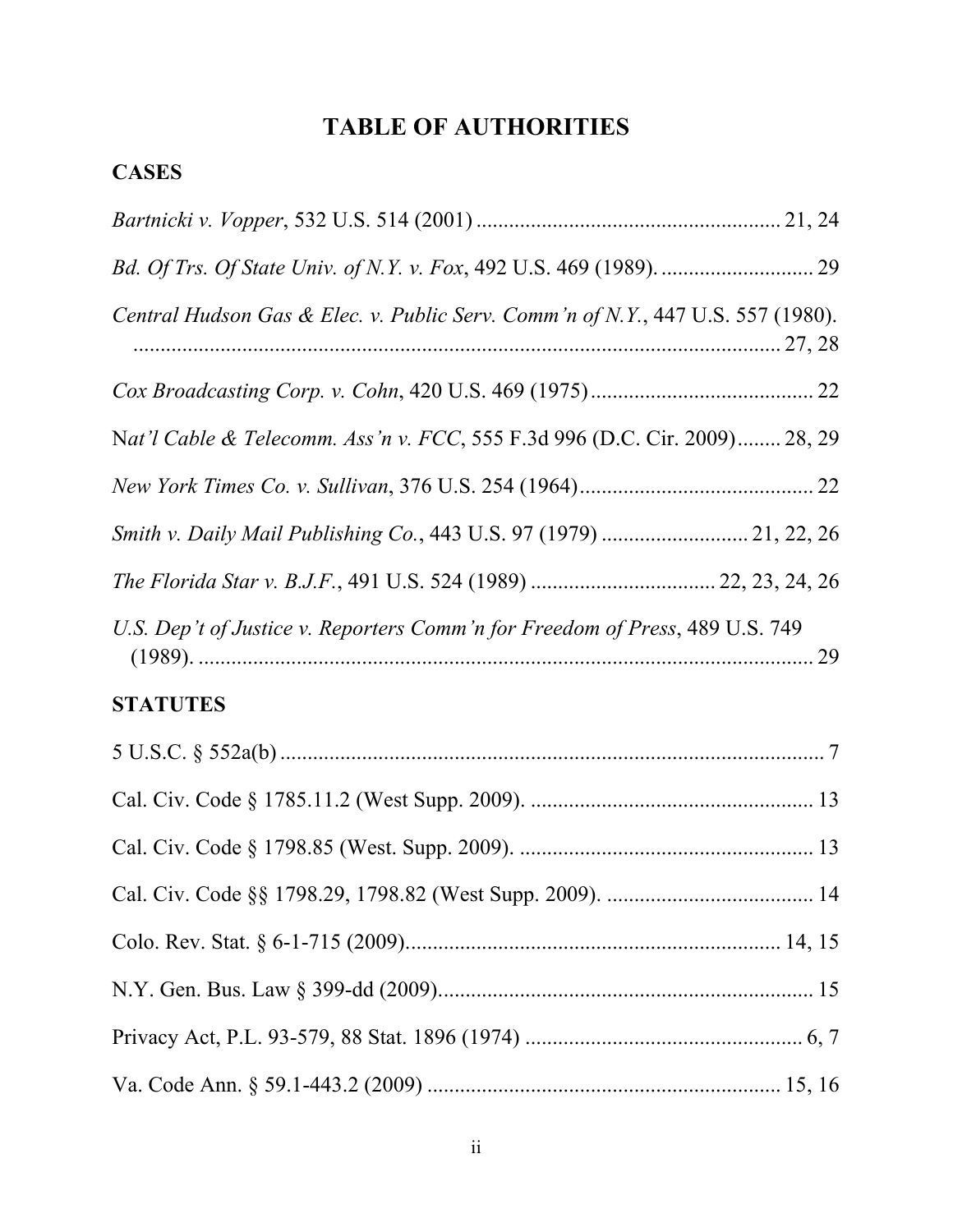## **OTHER AUTHORITIES**

| Alessandro Acquisiti & Ralph Gross, Predicting Social Security Numbers from<br><i>Public Data</i> , 106 Proceedings of the National Academy of Sciences 10975 17,<br>19 |
|-------------------------------------------------------------------------------------------------------------------------------------------------------------------------|
| Byron Acohido & Jon Swartz, Military Personnel Prime Targets for ID Theft,                                                                                              |
| Dep't. of Health, Educ. and Welfare, Secretary's Advisory Comm. on Automated<br>Personal Data Systems, Records, Computers, and the Rights of Citizens 114               |
| Samuel Warren & Louis Brandeis, The Right to Privacy, 4 Harv. L. Rev. 193                                                                                               |
| Ellen Nakashima & Robert O'Harrow Jr., LexisNexis Parent Set to Buy                                                                                                     |
|                                                                                                                                                                         |
|                                                                                                                                                                         |
| Fed. Trade Comm'n, Security in Numbers: SSNs and ID Theft (2008)  9                                                                                                     |
| Federal Data Banks, Computers and the Bill of Rights: Hearings Before the<br>Subcommittee on Constitutional Rights of the Senate Judiciary Committee, 92d               |
| Latanya Sweeney, Weaving Technology and Policy Together to Maintain                                                                                                     |
| Lauren Collins, Inmate Found With Social Security Information at NH Prison,                                                                                             |
| Patricia Covington & Meghan Musselman, Privacy and Data Security<br>Developments Affecting Consumer Finance in 2008, 64 Bus. Law. 533 (2009). 14                        |
|                                                                                                                                                                         |
|                                                                                                                                                                         |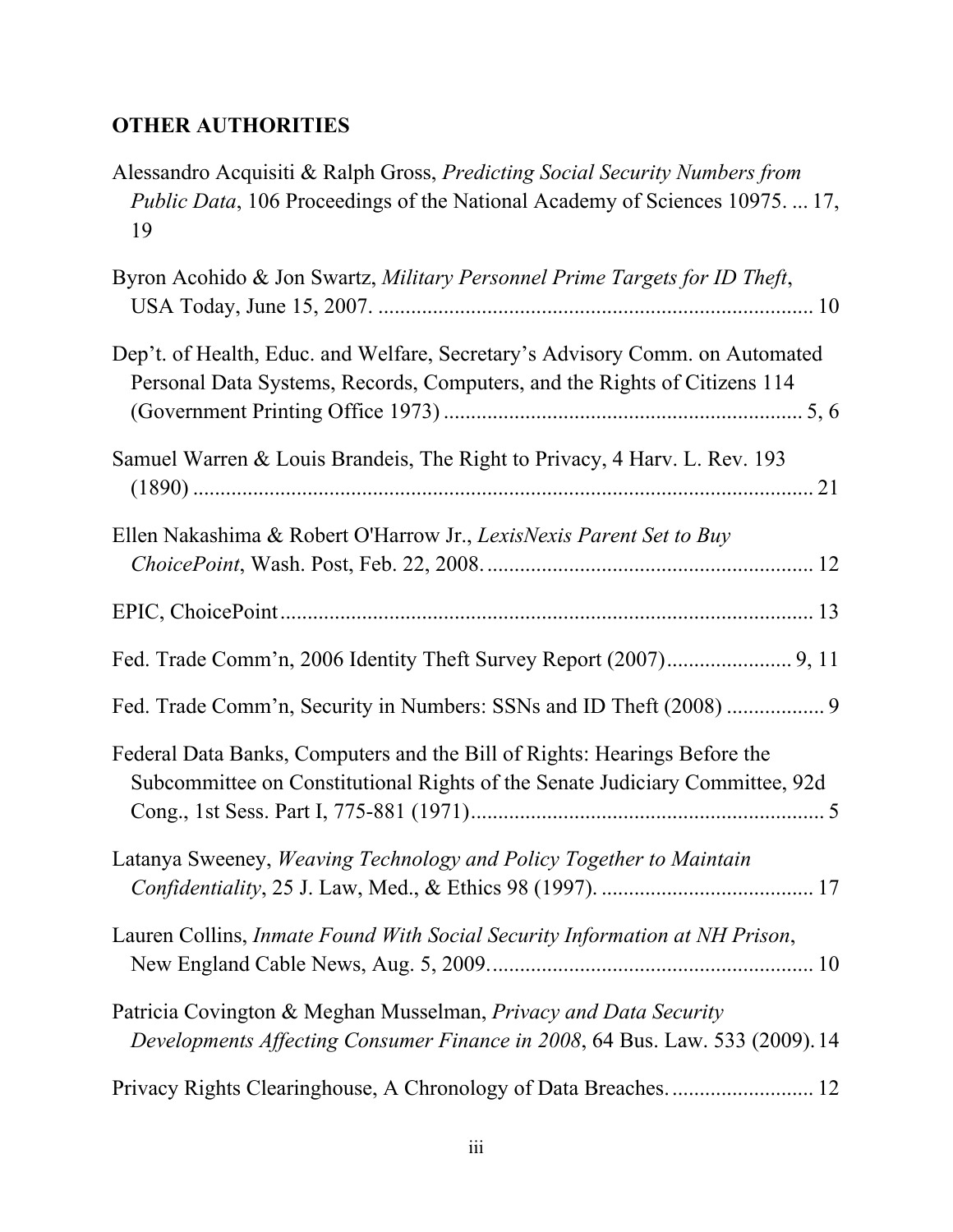| Protecting the Privacy of the Social Security Number from Identity Theft: Hearing<br>Before the H. Comm. on Ways and Means Subcomm. On Social Security, 110th                                                                                                                                                |
|--------------------------------------------------------------------------------------------------------------------------------------------------------------------------------------------------------------------------------------------------------------------------------------------------------------|
| Robert O'Harrow, Jr., <i>ID Data Conned From Firm</i> , Wash. Post, Feb. 17, 2005 13                                                                                                                                                                                                                         |
| S. Rep. No. 1183, 93d Cong., 2d Sess. reprinted in 1974 U.S. Code Cong. and                                                                                                                                                                                                                                  |
| Salvador Ochoa et al., Re-identification of Individuals in Chicago's Homicide<br>Database: A Technical and Legal Study, Massachusetts Institute of Technology                                                                                                                                                |
| Security and Privacy in the Employment Eligibility Verification System (EEVS)<br>and Related Systems: Hearing Before the H. Comm. On Ways and Means<br>Subcomm. On Social Security, 110th Cong. 9 (2007) (statement of Peter G.<br>Neumann, Principal Scientist, Computer Science Lab, SRI International) 10 |
|                                                                                                                                                                                                                                                                                                              |
|                                                                                                                                                                                                                                                                                                              |
|                                                                                                                                                                                                                                                                                                              |
| Social Security Administration, Social Security Number Allocations 18                                                                                                                                                                                                                                        |
|                                                                                                                                                                                                                                                                                                              |
| U.S. Gen. Accounting Office, 2007 Social Security Numbers: Use Is Widespread                                                                                                                                                                                                                                 |
| U.S. Gen. Accounting Office, 2009 Identity Fraud Survey Report: Consumer                                                                                                                                                                                                                                     |
| U.S. Gen. Accounting Office, Identity Theft: Governments Have Acted to Protect<br>Personally Identifiable Information, but Vulnerabilities Remain (2009) 8, 9                                                                                                                                                |
| U.S. Gen. Accounting Office, Social Security Numbers: More Could Be Done to                                                                                                                                                                                                                                  |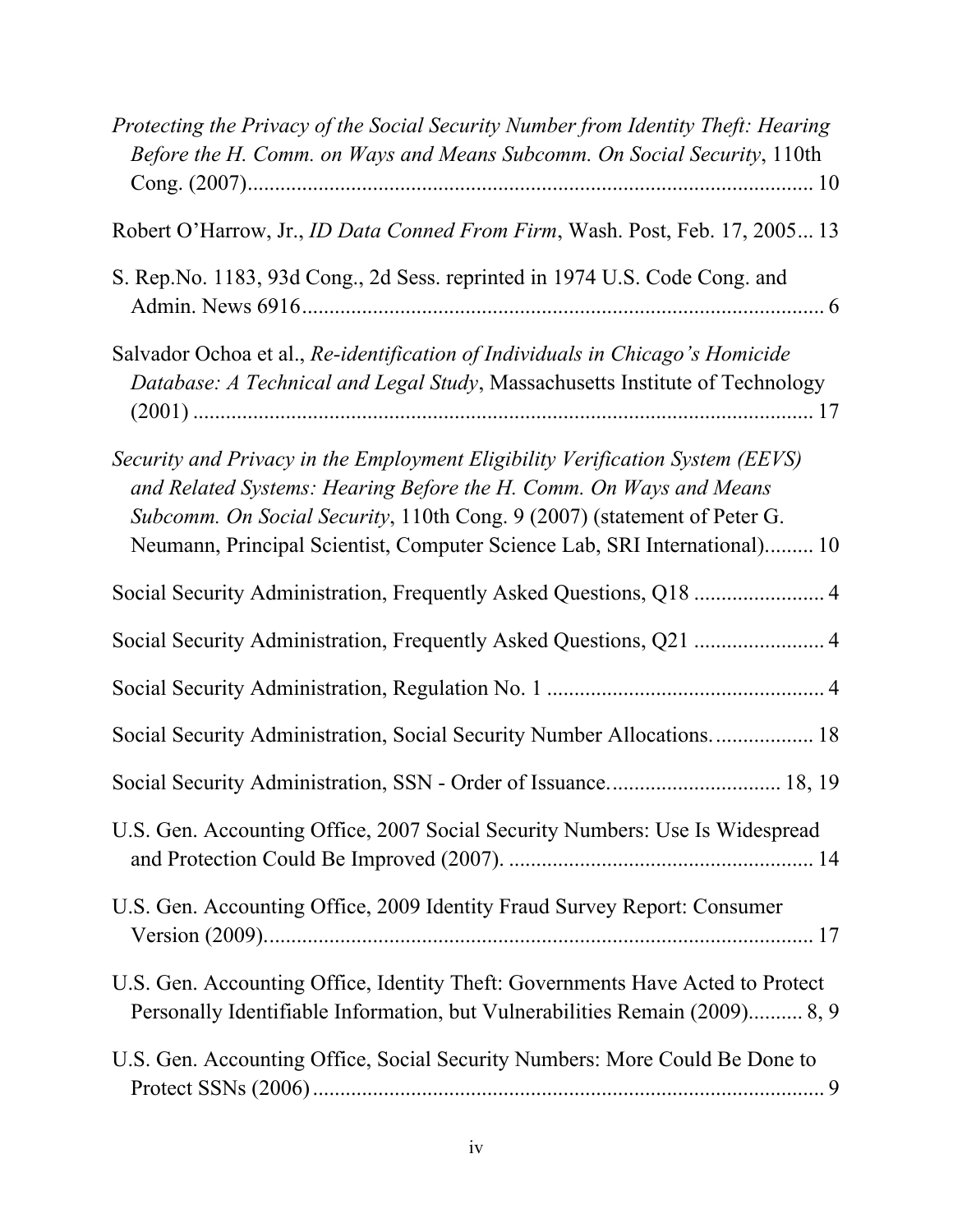# **INTEREST OF THE** *AMICUS CURIAE***<sup>1</sup>**

The Electronic Privacy Information Center (EPIC) is a public interest research center in Washington, D.C. EPIC was established in 1994 to focus public attention on emerging civil liberties issues and to protect privacy, the First Amendment, and other Constitutional values. EPIC has participated as *amicus curiae* in several cases before the U.S. Supreme Court and other courts concerning emerging privacy issues, new technologies, and Constitutional interests, including *Flores-Figueroa v. United States*, 129 S. Ct. 1886 (2009) *Herring v. United States*, 129 S. Ct. 695 (2009); *Crawford v. Marion County Election Board*, 128 S. Ct. 1610 (2008); *Hiibel v. Sixth Judicial Circuit of Nevada*, 542 U.S. 177 (2004); *Doe v. Chao*, 540 U.S. 614 (2003); *Smith v. Doe*, 538 U.S. 84 (2003); *Department of Justice v. City of Chicago*, 537 U.S. 1229 (2003); *Watchtower Bible and Tract Society of N.Y., Inc. v. Village of Stratton*, 536 U.S. 150 (2002); *Reno v. Condon*, 528 U.S. 141 (2000); *National Cable and Telecommunications Association v. Federal Communications Commission*, 555 F.3d 996 (D.C. Cir. 2009); *Kohler v. Englade*, 470 F.3d 1104 (5th Cir. 2006) 470 F.3d 1104 (5th Cir. 2006); *United States v. Kincade*, 379 F.3d 813 (9th Cir. 2004), *cert. denied* 544 U.S. 924 (2005); and *State v. Raines*, 857 A.2d 19 (Md. 2003).

 $<sup>1</sup>$  All parties have consented to the filing of this brief. Fed. R. App. P. 29(a).</sup>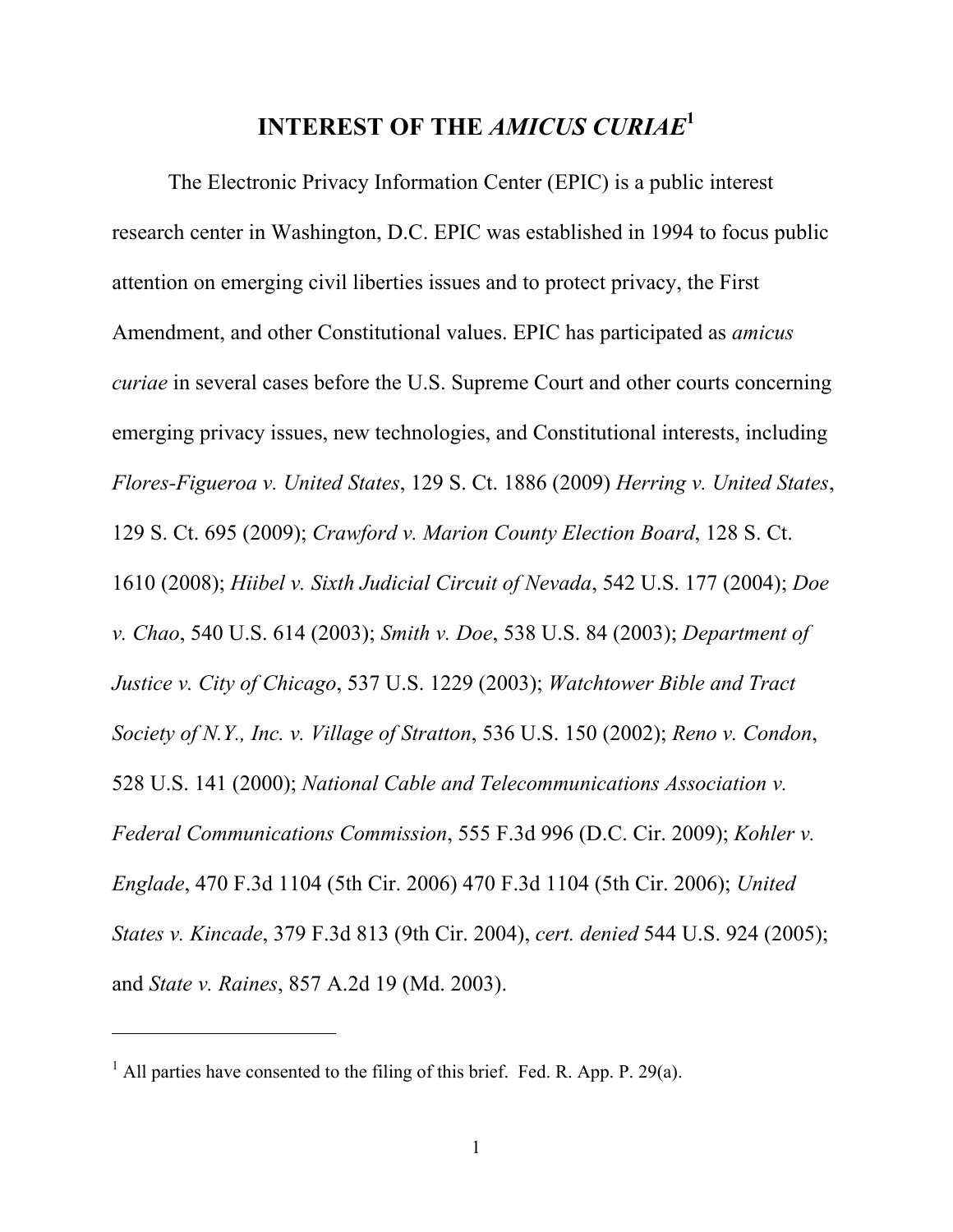EPIC has a particular interest in protections that limit disclosure of Social Security Numbers (SSNs). EPIC has filed several *amicus* briefs in federal and state courts concerning the specific risks to privacy that result from the unnecessary and improper collection of the SSN. *Doe v. Chao*, 540 U.S. 614 (2004) (damage award in cases concerning the unlawful disclosure of the SSN under Privacy Act); *Ingerman v. Internal Revenue Service*, 953 F.2d 1380 (3d Cir. 1991) (SSN displayed publicly in correspondence from the IRS); *Griedinger v. Davis*, 988 F.2d 1344 (4th Cir. 1992) (SSN published in the voting rolls); and *Beacon Journal Publishing v. City of Akron*, 70 Ohio St. 3d 605 (Ohio 1994) (SSN available in public records). Several members of the EPIC Advisory Board are leading experts in the development of security protocols, data collection practices, and other related technical measures that seek to minimize the risks of identity theft and fraud.

#### *Amici Technical Experts and Legal Scholars*

Grayson Barber

Christine L. Borgman, Professor & Presidential Chair in Information Studies, UCLA

Dr. Whitfield Diffie, Dr. sc. techn. (hc), ScD (hc)

Deborah Hurley

Pradeep K. Khosla, Dean, Carnegie Mellon University College of Engineering and Dowd University Professor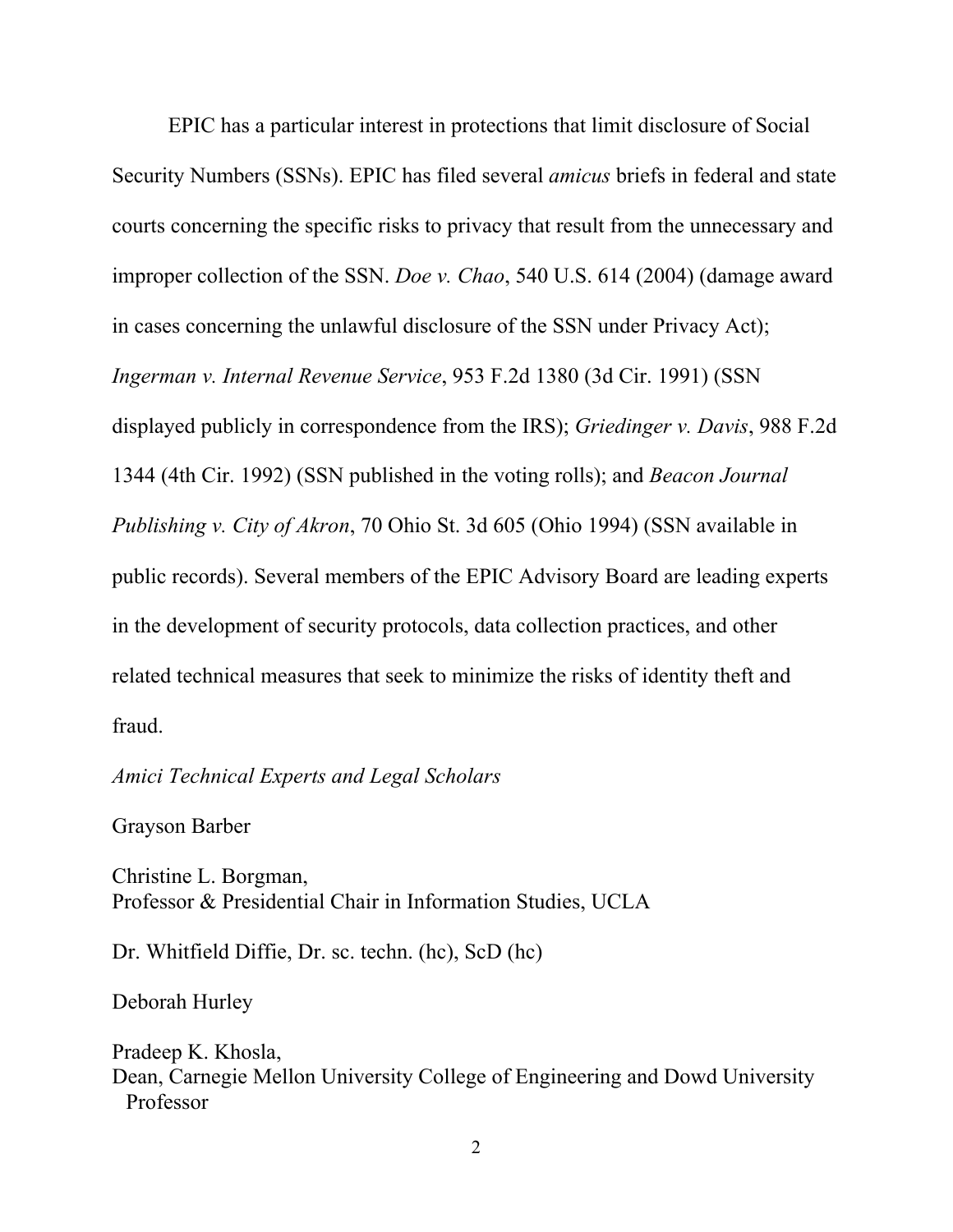Pablo Molina, Associate VP of IT and Campus CIO, Georgetown University

Helen Nissenbaum, Professor of Media, Culture & Communication, NYU

Peter G. Neumann, Principal Scientist, SRI International Computer Science Lab

Deborah C. Peel, M.D., Founder, Patient Privacy Rights

Bruce Schneier, Security Technologist

Robert Ellis Smith, Publisher, Privacy Journal

Dr. Latanya Sweeney, Ph.D.

Distinguished Career Professor, Carnegie Mellon University, School of Computer Science, Institute for Software Research.

Visting Professor, Harvard University, Computer Science, Center for Research on Computation and Society.

Visting Professor, Massachusetts Institute of Technology (MIT), Computer Science and Artificial Intelligence Lab (CSAIL)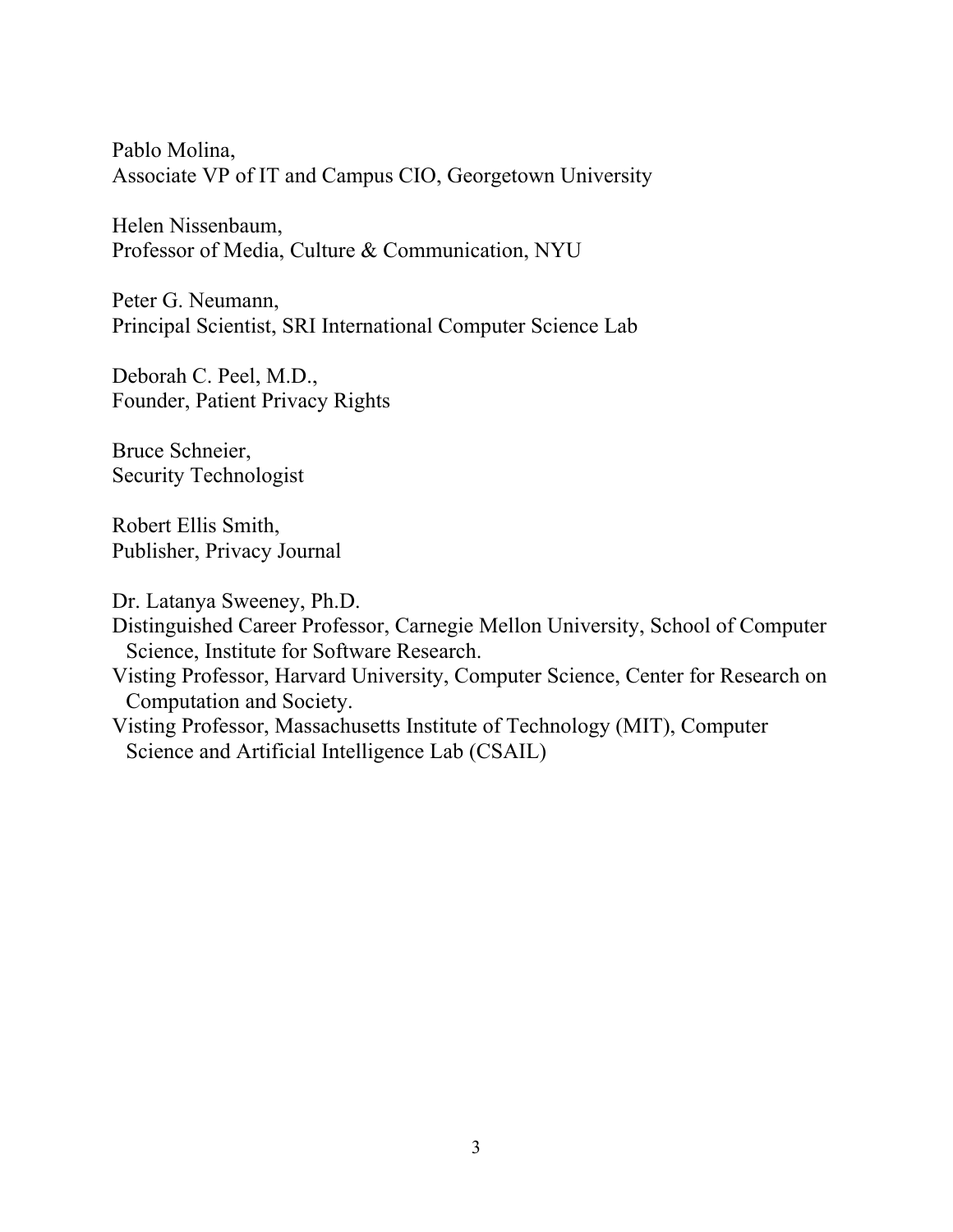#### **SUMMARY OF THE ARGUMENT**

The basic right of personal privacy has long been recognized and protected in our legal system, and the particular risk that the unregulated use of the Social Number (SSN) poses to this right has been a matter of substantial interest by courts and legislatures. Accordingly, the collection and dissemination of the SSN has been tightly restricted. Congress addressed the privacy risks associated with SSN disclosure through the Privacy Act of 1974, and many states, including Virginia, have since passed laws to limit the use of the SSN in the private sector. Nonetheless, the unnecessary use of the Social Security Number has drastically expanded. Identity theft is a problem affecting millions of people and inflicting losses in the billions, in addition to non-monetary losses. Both public and private databases, containing SSNs, have been subject to breach and theft. It is clear that more needs to be done to protect the privacy of the SSN.

Ostergren's advocacy work focuses on reducing identity theft arising from the improper disclosure and dissemination of the Social Security Number. Virginia makes available unredacted Social Security Numbers to the public through documents hosted on its remote-access, Internet-based system. Anyone anywhere in the world with access to a computer is able to find these web sites, maintained by Virginia, and download these documents containing the SSNs of Virginia state residents.

1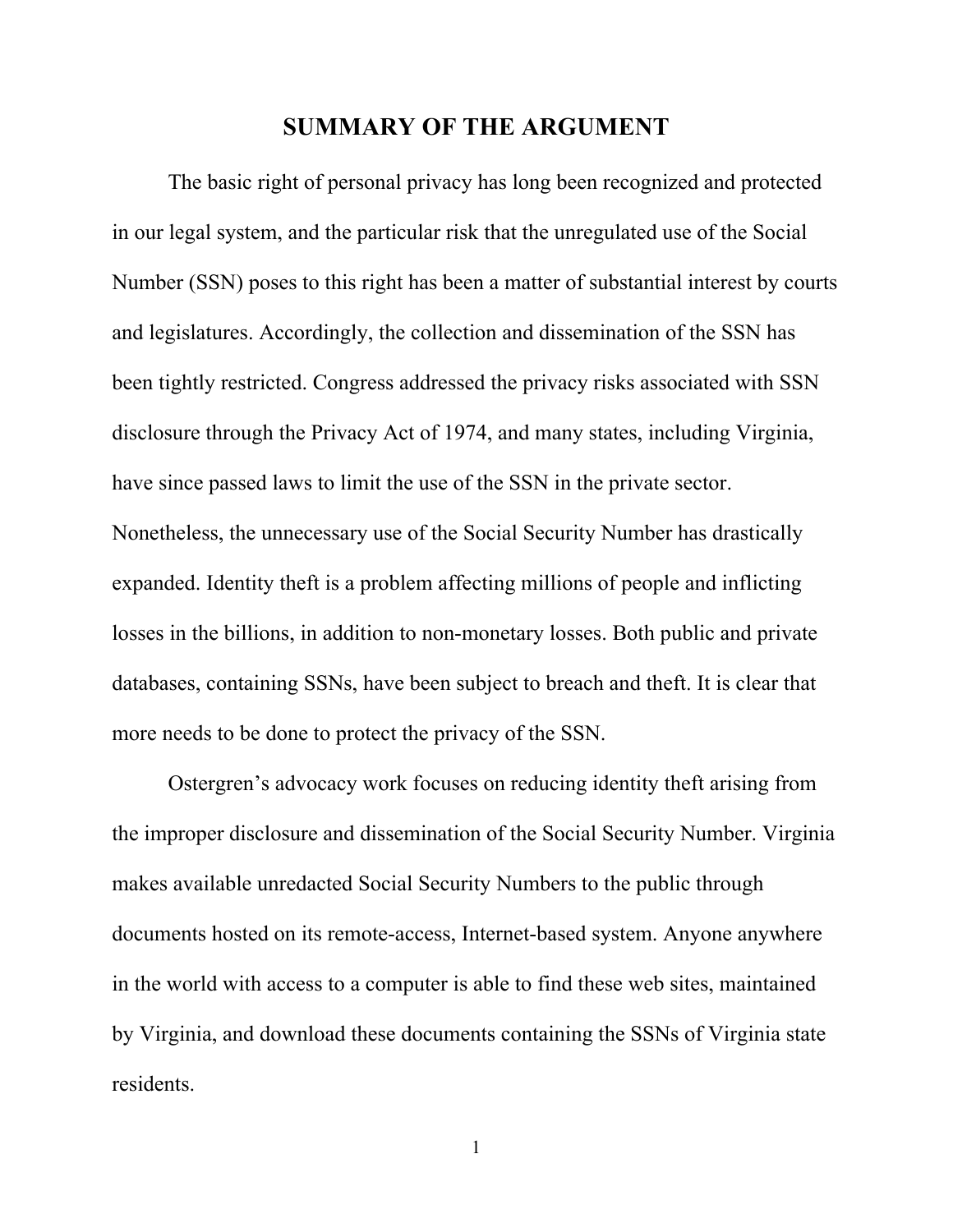Ostergren raises awareness of the identity theft problem by extracting the Social Security Numbers of certain public officials from those publicly available documents and republishing them on her website. She obtains no commercial value from the publication of the SSNs, nor does she obtain the SSNs so that anyone else may obtain commercial value or cause harm. He activity is pure speech, intended to call attention to the precise problem of SSN availability by publishing the SSNs of the relevant Virginia state officials who make the SSNs available.

The Supreme Court has consistently held that, when a person lawfully obtains truthful information that implicates a matter of public significance and publishes that information, the publication is protected by the First Amendment, and punishment may be imposed, if at all, only when narrowly tailored to a state interest of the highest order. Ostergren lawfully obtained from the government the Social Security Numbers that she republished. Her speech advocating increased awareness of identity theft and improved privacy protection implicates a matter of substantial public significance. Finally, the punishment is not narrowly tailored to a state interest of the highest order because there are several less restrictive alternatives and, significantly, because Ostergren's speech in fact advances the state's ostensible interest in reducing identity theft.

Protecting Ms. Ostergren's constitutional right to free speech will not unduly interfere with the Commonwealth's ability to protect its citizens' privacy against

2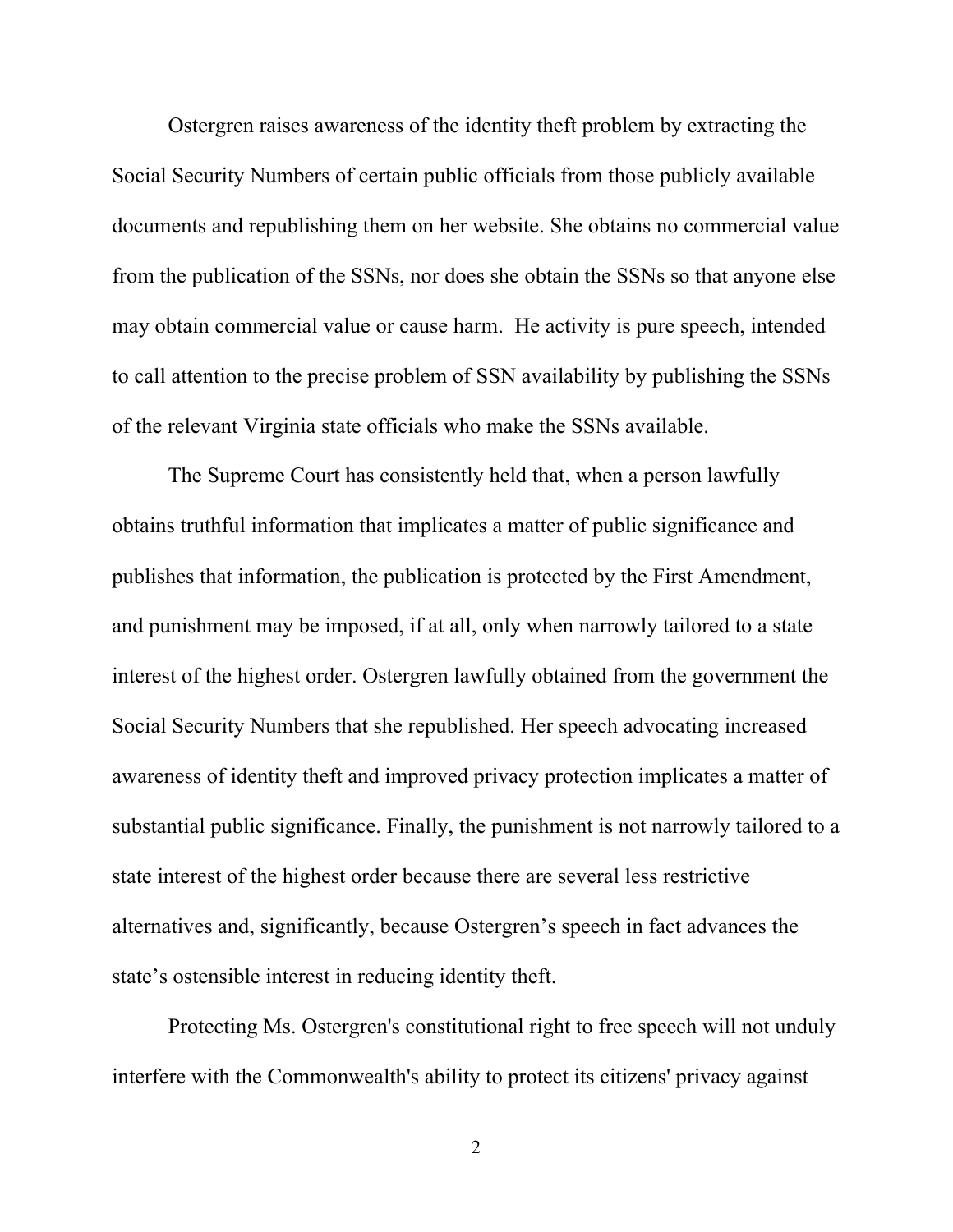data mining and disclosure by commercial interests because commercial speech is governed by intermediate scrutiny, a lower standard. As such, we urge the court to affirm the decision of the court below and find that the Virginia statute is unconstitutional as applied to Ms. Ostergren.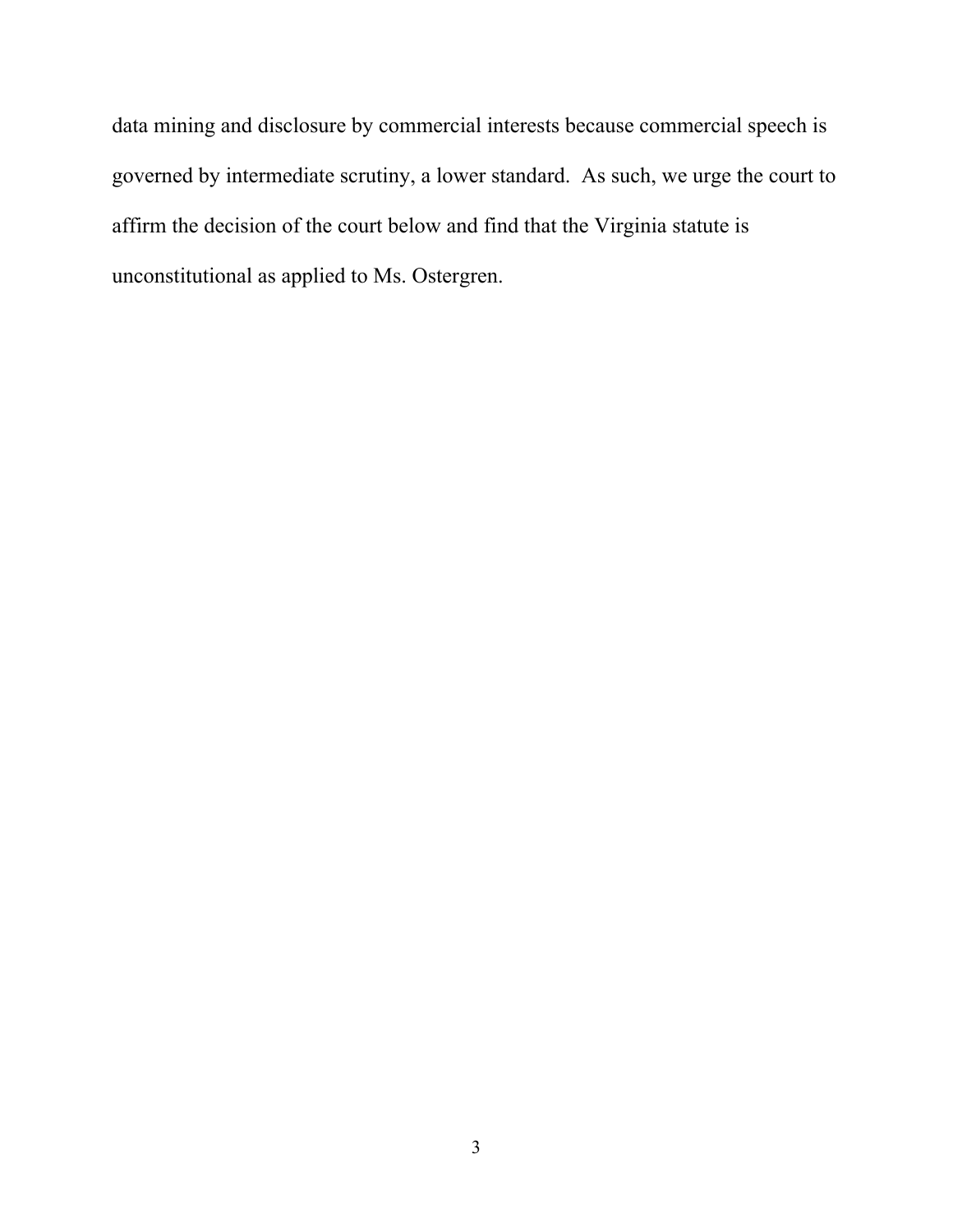### **ARGUMENT**

### **I. The Unnecessary Disclosure of SSNs Creates Substantial Privacy Risks**

### *A. The Regulation of the SSN*

The SSN was established in 1936 as a nine-digit account number "to facilitate the early manual bookkeeping operations associated with the creation of Social Security in the 1930s." Social Security Administration, Frequently Asked Questions,  $Q18<sup>2</sup>$ . Because of the importance placed on privacy in the Social Security program, the very first regulation adopted by the new Social Security Board in June 1937 was its rules regarding confidentiality of its records. Social Security Administration, Regulation No. 1 (adopted June 15, 1937)<sup>3</sup>. A special effort was made to limit the use of the Social Security Number for purposes unrelated to the administration of the program. The Social Security card, as published by the federal government in 1946, bore the words "For Social Security Purposes—Not for Identification." Social Security Administration, Frequently Asked Questions, Q21<sup>4</sup>.

Over time, however, SSNs were used for purposes unrelated to the administration of the Social Security system. For example, in 1961 Congress

<sup>2</sup> *Available at* http://www.ssa.gov/history/hfaq.html

<sup>3</sup> *Available at* http://www.ssa.gov/history/reg1.html.

<sup>4</sup> *Available at* http://www.ssa.gov/history/hfaq.html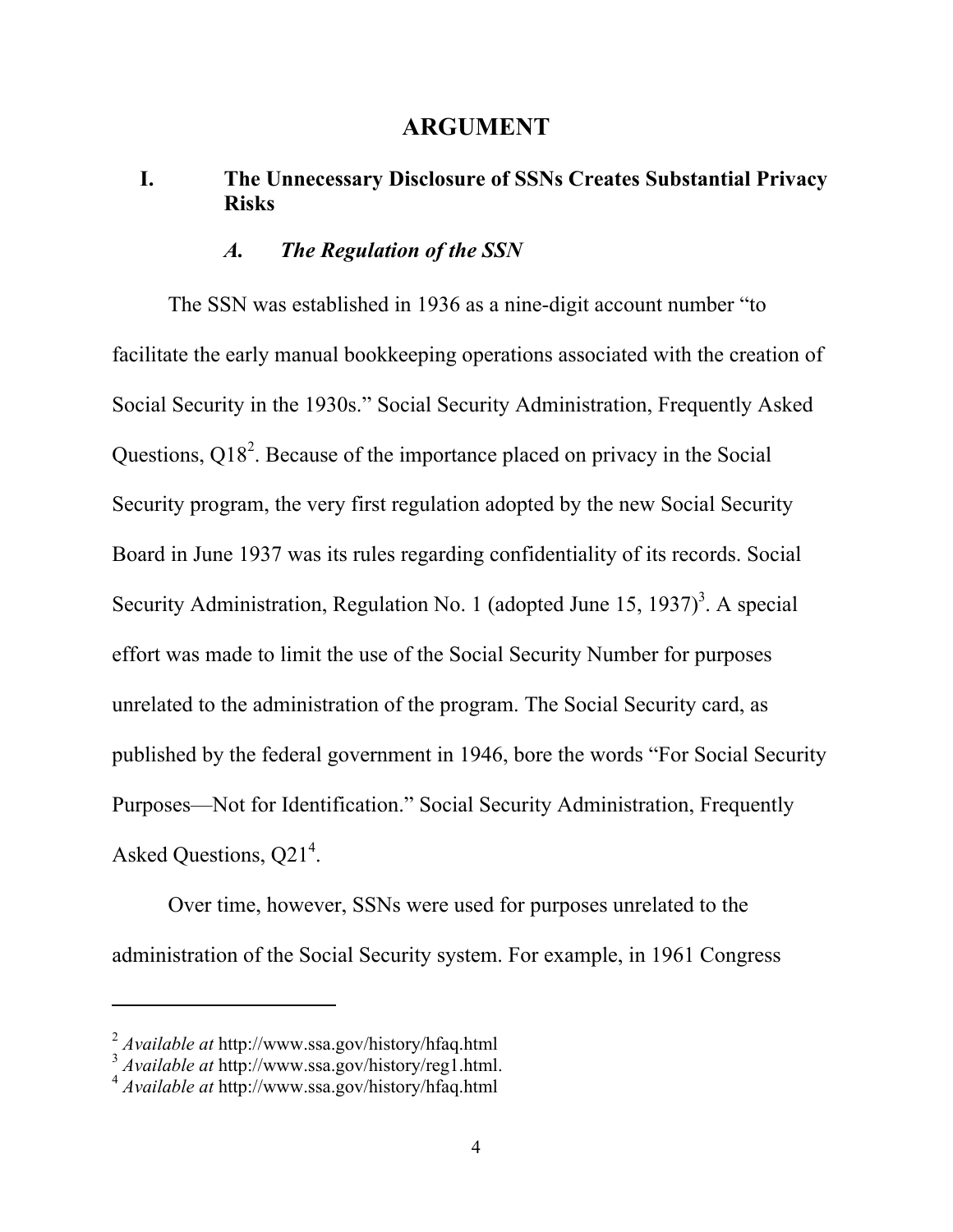authorized the Internal Revenue Service to use SSNs as taxpayer identification numbers. Dep't. of Health, Educ. and Welfare, *Secretary's Advisory Comm. on Automated Personal Data Systems, Records, Computers, and the Rights of Citizens* 

114 (Government Printing Office 1973) [hereinafter "*HEW Report*"]. Public concerns about the automation of personal information in government agencies began to grow, as evidenced by the series of hearings in the 1960's held on privacy and information collection. *See, e.g.*, *Federal Data Banks, Computers and the Bill of Rights: Hearings Before the Subcommittee on Constitutional Rights of the Senate Judiciary Committee*, 92d Cong., 1st Sess. Part I, 775-881 (1971). As HEW Secretary Elliot Richardson testified in 1971:

There would certainly be an enormous convenience in having a single identifier for each individual . . . [making] more efficient the acquisition, storage, and use of data . . . . It is the very ease of assembling complete records, of course, which raises the specter of invasion of privacy.

*Id.* at 784.

Two years later, an HEW advisory committee issued a report recommending the development of extensive legal safeguards for the record systems maintained by the federal government. *HEW Report* at 121. The advisory committee warned that the use of the SSN as a personal identifier "would enhance the likelihood of arbitrary or uncontrolled linkage of records about people, particularly between government or government-supported automated personal data systems . . ." *Id.* at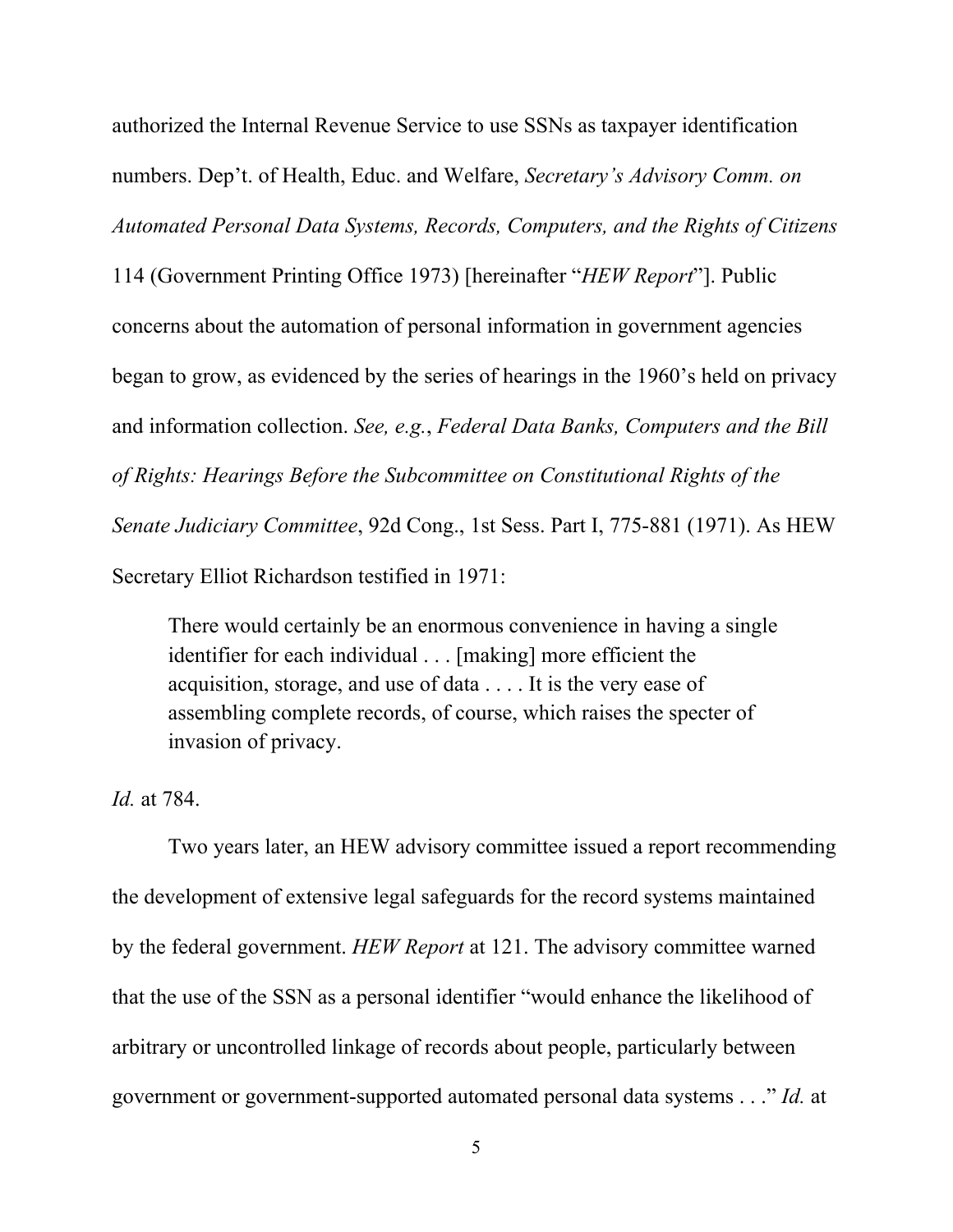122 (footnote omitted). In recognition of that risk, the advisory committee recommended the enactment of restrictions on the disclosure and dissemination of

the SSN. The *HEW Report* recommended that:

- Uses of the Social Security Number be limited to only those purposes required by the federal government.
- Federal agencies should not require the use of the Social Security Number absent statutory authority.
- Congress evaluate any proposed use of the Social Security Number
- Individuals have the right to refuse to provide their Social Security Numbers, and should suffer no harm for exercising this right.
- Organizations required by Federal law to obtain the Social Security Number use the number solely for the purpose for which it was obtained and not make any secondary use or disclose the Number without the informed consent of the individual.

*Id.* at 124-25.

Congress adopted those recommendations the following year through passage of the Privacy Act, P.L. 93-579, 88 Stat. 1896 (1974). *See* S. Rep.No. 1183, 93d Cong., 2d Sess. reprinted in 1974 U.S. Code Cong. and Admin. News 6916, 6944-46 (citing *HEW Report*).

The Privacy Act makes clear that Congress gave special recognition to the need to control the misuse of the SSN. Section 7 makes it unlawful for any agency to deny any right, benefit or privilege to any individual "because of such individual's refusal to disclose his social security account number." It further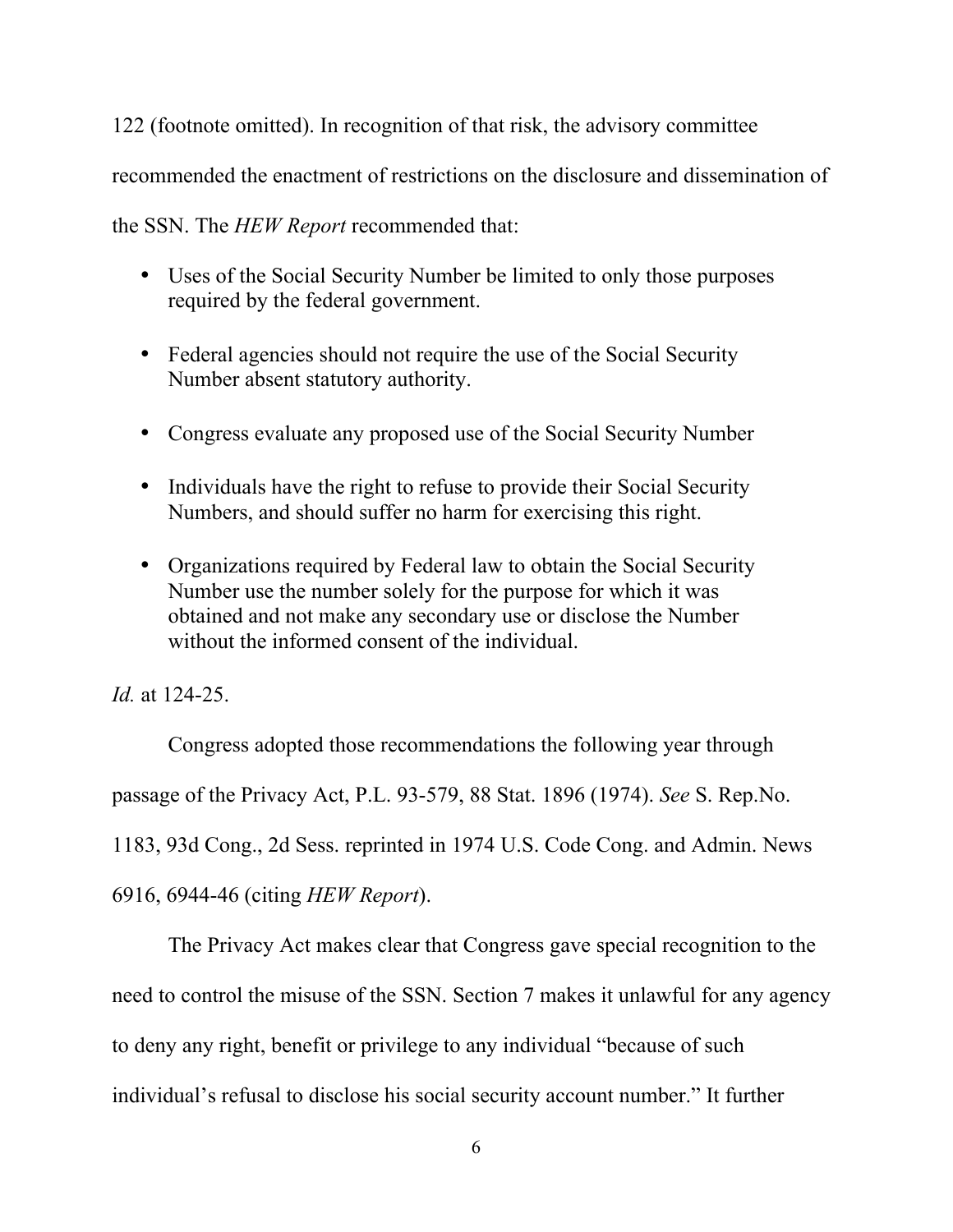provides that any agency requesting an individual to disclose his or her SSN must "inform that individual whether that disclosure is mandatory or voluntary, by what statutory or other authority such number is solicited, and what uses will be made of it." P.L. 93-579, Sec. 7, 88 Stat. 1896, 1909 (1974), reprinted in 5 U.S.C. § 552a note (1982).

In Section 3 of the Act, Congress provided that

[n]o agency shall disclose any record which is contained in a system of records by any means of communication to any person, or to another agency, except pursuant to a written request by, or with the prior written consent of, the individual to whom the record pertains, unless the disclosure would be [in compliance with several specified exceptions not applicable here].

5 U.S.C. § 552a(b). In enacting these protections, Congress sought to curtail the

privacy violations made possible by the proliferation of the SSN.

Citizens' complaints to Congress and the findings of several expert study groups have illustrated a common belief that a threat to individual privacy and confidentiality of information is posed by [expanding use of the SSN]. The concern goes both to the development of one common number to label a person throughout society and to the fact that the symbol most in demand is the Social Security number, the key to one government dossier. \* \* \*

A cross-section of such complaints appearing in the subcommittee hearings shows that people are pressured in the private sector to surrender their numbers in order to get telephones, to check out books in university libraries, to get checks cashed, to vote, to obtain drivers' licenses, to be considered for bank loans, and many other benefits,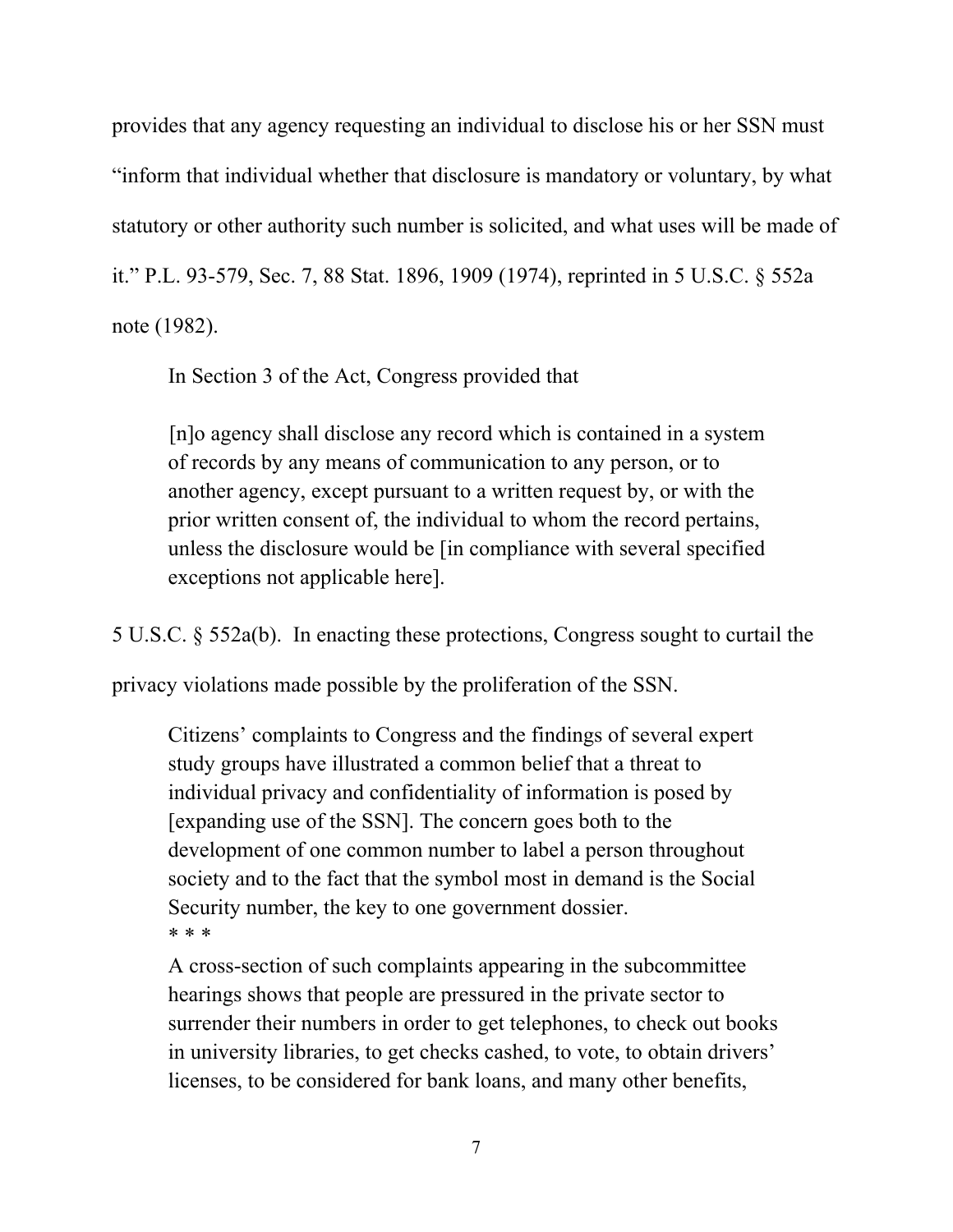rights or privileges.

S. Rep. No. 1183, 93d Cong., 2d Sess., *reprinted in* 1974 U.S. Code Cong. and Admin. News 6916, 6944.

The SSN privacy concerns Congress addressed in 1974 have even greater force today. Technological advancements and the computerization of public and private sector databases have hastened the trend toward unnecessary reliance on the SSN.

#### *B. Harms from SSN Disclosure in Recent Years*

The use of the SSN has expanded significantly since the Privacy Act was enacted in 1974. A recent General Accounting Office ("GAO") study found that government and some private entities rely extensively on SSNs, increasing the availability of these numbers to the public. U.S. Gen. Accounting Office, *Identity Theft: Governments Have Acted to Protect Personally Identifiable Information, but Vulnerabilities Remain* 8 (2009) [hereinafter "*GAO ID Theft Report*"]. The GAO has recognized the risk of identity theft via SSN disclosure, calling SSNs a "critical piece of information used to perpetrate identity theft." *Id.* at 8. SSNs are highly sought by identity thieves, and "often are described as the 'keys to the kingdom,' because an identity thief with a consumer's SSN (and perhaps other identifying information) may be able to use that information to . . . open new accounts, access existing accounts, or obtain other benefits in the consumer's name." Fed. Trade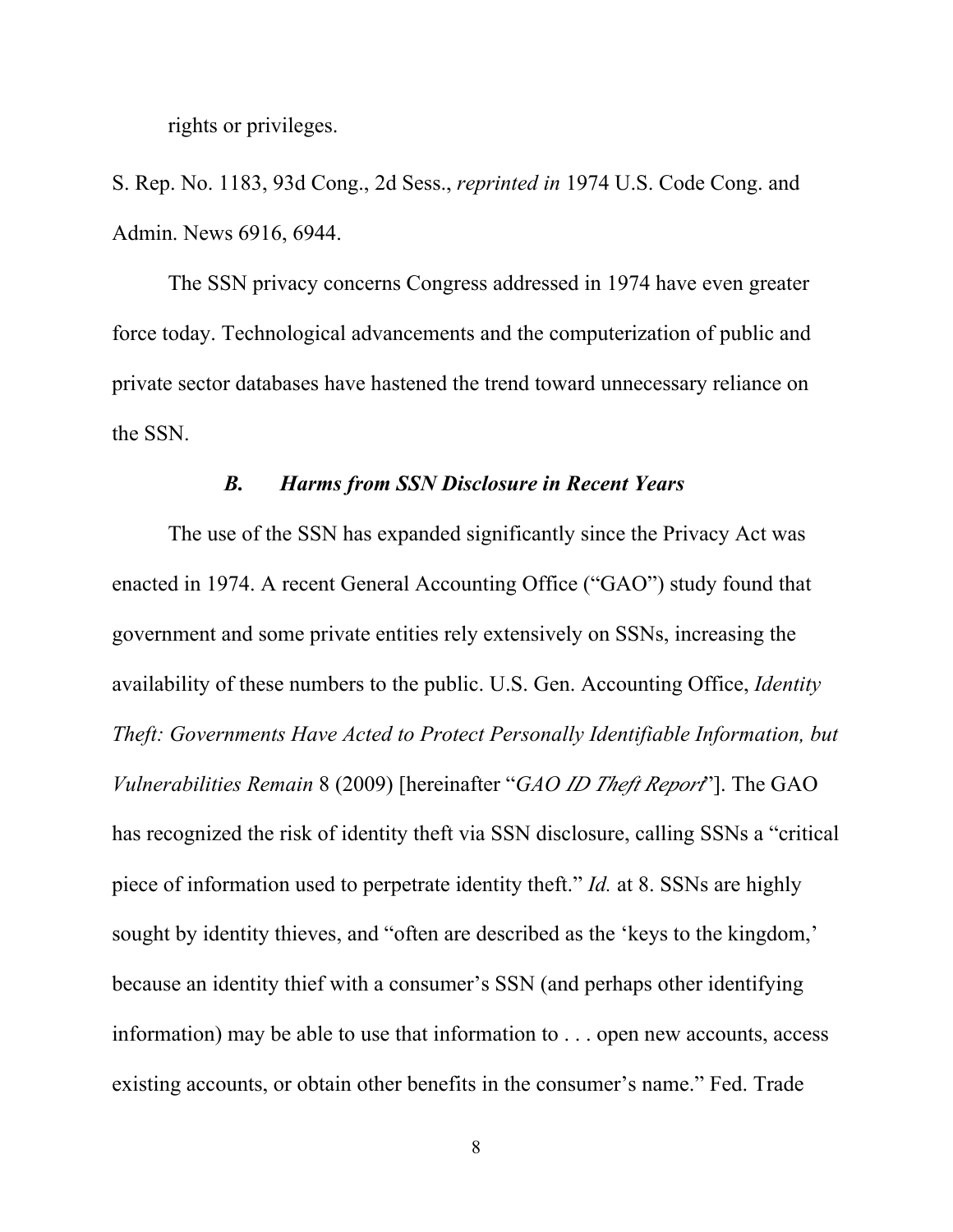Comm'n, *Security in Numbers: SSNs and ID Theft* 2 (2008).

Identity theft victimizes millions of people each year. The FTC estimated that 8.3 million people discovered that they were victims of identity theft in 2005, with total reported losses exceeding \$15 billion. Fed. Trade Comm'n, 2006 *Identity Theft Survey Report* 4, 9 (2007) [hereinafter "*FTC ID Theft Report*"]. The GAO has identified numerous examples of public and private databases that were compromised and SSNs that were stolen. *GAO ID Theft Report* at 3-4, 11-12. In a recent report on the issue, the GAO reiterated that, "[w]ithout proper safeguards in place, SSNs will remain vulnerable to misuse, thus adding to the growing number of identity theft victims." U.S. Gen. Accounting Office, *Social Security Numbers: More Could Be Done to Protect SSNs* 17 (2006).

Peter Neumann, an expert on privacy and security (and a member of the EPIC Advisory Board), testified to Congress in 2007 about security and privacy, and concluded that the design of information systems are subject to many pitfalls, and that there is "[a] common tendency to place excessive faith in the infallibility of identification, authentication, and access controls to ensure security and privacy." *Security and Privacy in the Employment Eligibility Verification System (EEVS) and Related Systems: Hearing Before the H. Comm. On Ways and Means Subcomm. On Social Security*, 110th Cong. 9 (2007) (statement of Peter G.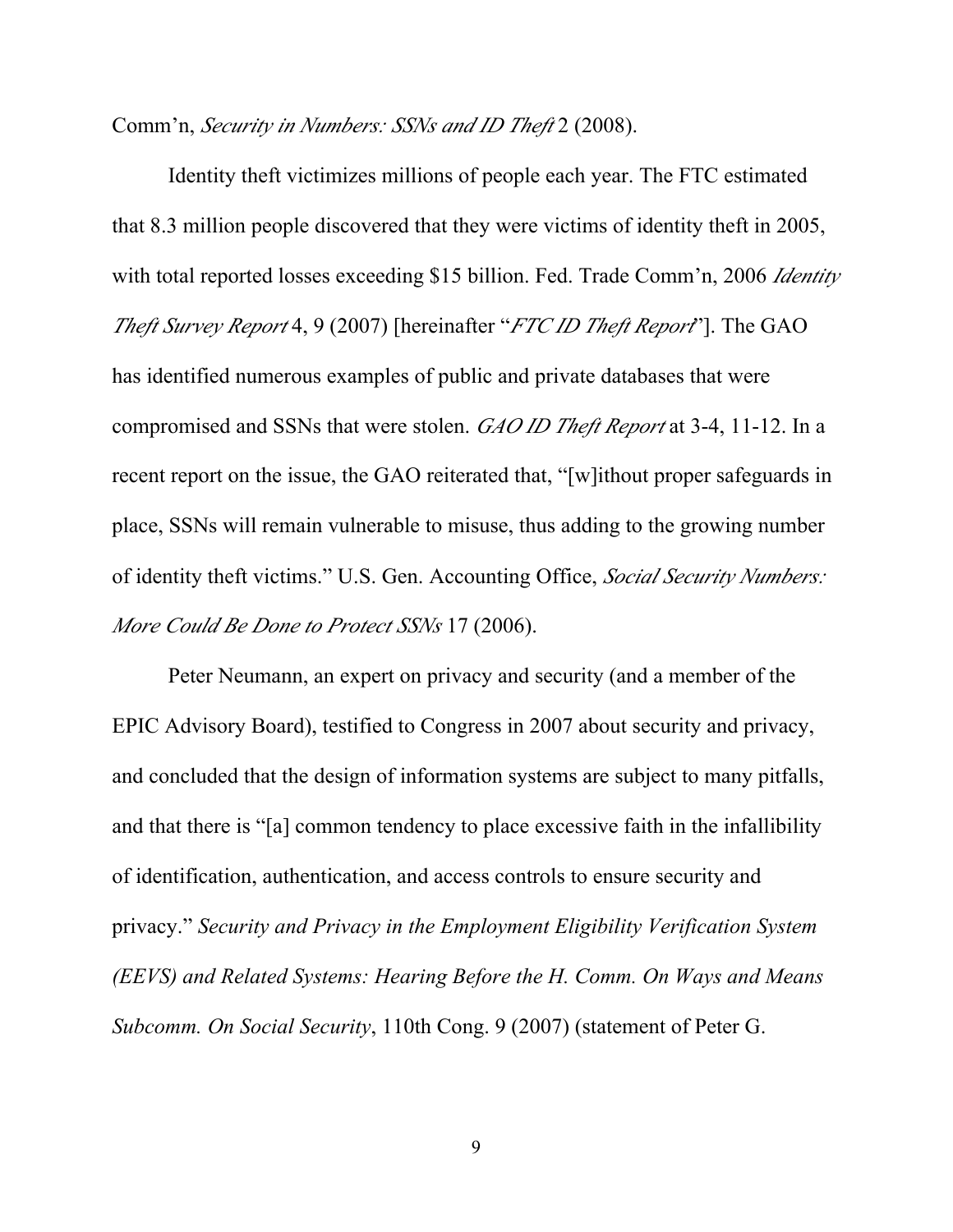Neumann, Principal Scientist, Computer Science Lab, SRI International).<sup>5</sup>

The excessive faith placed in systems safeguarding SSNs has been unfounded, as demonstrated by several recent examples of data breaches that have compromised SSNs. On August 5, 2009, a prison inmate obtained the SSNs of approximately 1,000 state employees in New Hampshire. Lauren Collins, *Inmate Found With Social Security Information at NH Prison*, New England Cable News, Aug. 5, 2009.<sup>6</sup> Since 2006, data about almost 30 million active and retired service members has been stolen from four Veteran's Affairs offices. Byron Acohido & Jon Swartz, *Military Personnel Prime Targets for ID Theft*, USA Today, June 15, 2007.<sup>7</sup> In EPIC's testimony to the House Committee on Ways and Means' Subcommittee on Social Security, Marc Rotenberg noted social security number data breaches that occurred within the states of each member of the subcommittee. *Protecting the Privacy of the Social Security Number from Identity Theft: Hearing Before the H. Comm. on Ways and Means Subcomm. On Social Security*, 110th Cong. (2007) (statement of Marc Rotenberg, President, EPIC).<sup>8</sup>

After data breaches occur, many of the problems that result from the misuse

<sup>5</sup> *Available at*

http://www.acm.org/usacm/PDF/EEVS\_Testimony\_Peter\_Neumann\_USACM.pdf. <sup>6</sup> Available at http://www.necn.com/Boston/New-England/2009/08/05/Inmate-found-with-Social/1249503276.html.

<sup>7</sup> *Available at* http://www.usatoday.com/tech/news/computersecurity/infotheft/2007-06-14 military-id-thefts\_N.htm?csp=34

<sup>8</sup> *Available at* http://www.epic.org/privacy/ssn/idtheft\_test\_062107.pdf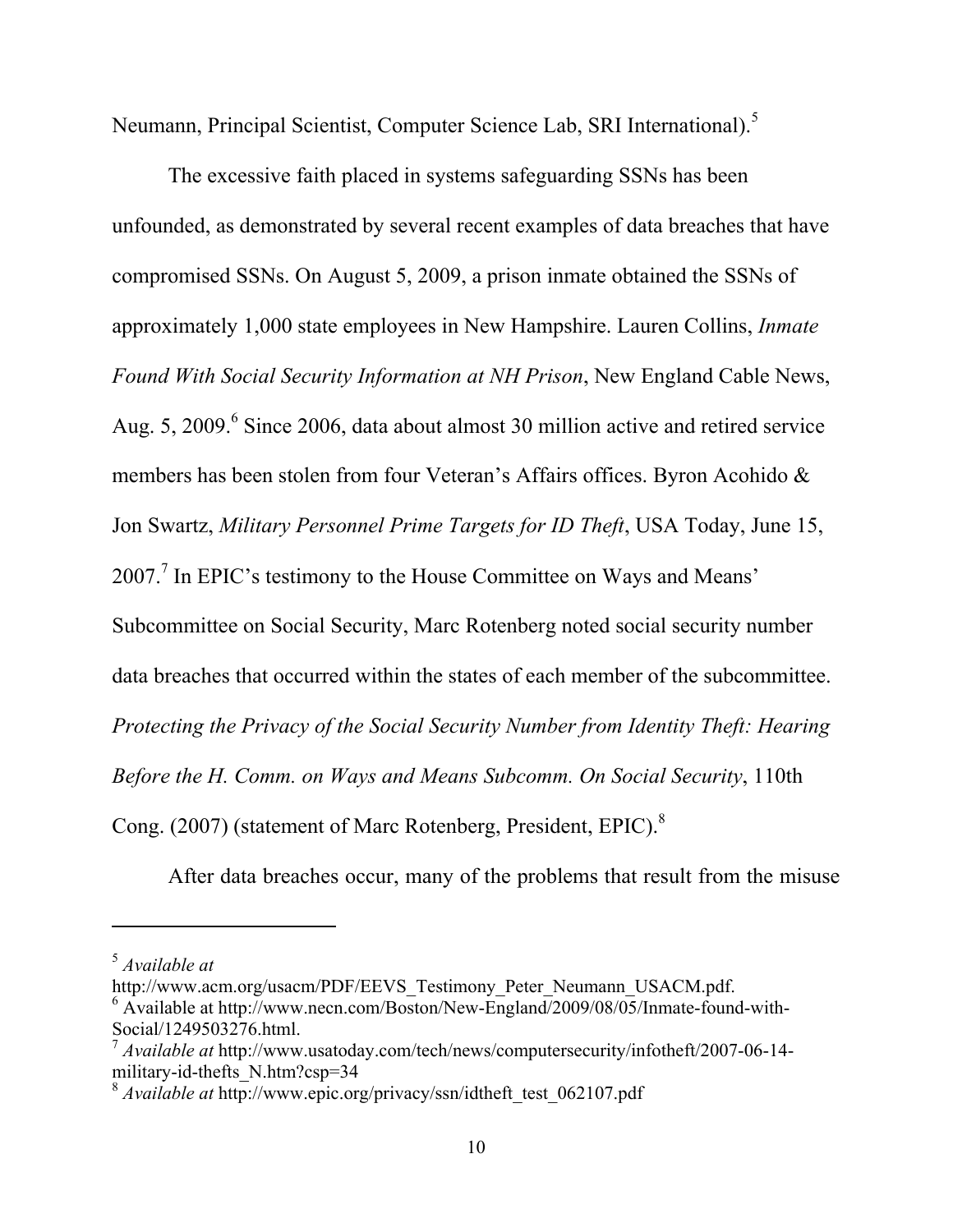of the SSN are also not purely financial. Data collected by the Federal Trade Commission highlight the non-monetary losses suffered by individuals whose identities have been stolen. *FTC ID Theft Report* at 7. Roughly 37% of victims reported non-monetary harms as defined by the FTC. *Id.* Non-monetary harms that were discussed were denial of credit; inability to use credit cards; inability to obtain loans; having utilities cut off; harassment by debt collectors; being subjected to criminal investigation, arrest, or conviction; having a civil suit filed or judgment entered against them; and having difficulty obtaining or accessing existing bank accounts. *Id.*

### *C. Businesses Continue to Sell SSNs, Placing the Privacy of Americans at Risk*

The private sector's use of SSNs has continued to grow. Not only has the number continued to be used as an identifier in a number of contexts, as described in the 1974 Congressional report, but an entire industry has sprung up around the processing and sale of Americans' personal information. These data aggregation companies, also known as data miners and data brokers, have compiled extensive databases from public sources containing huge amounts of information on American citizens, including credit information and SSNs. They then sell this information to purchasers on both large and small scales, making it increasingly difficult for people to maintain control over their own information.

Some of the world's biggest data brokers are the companies Choicepoint,

11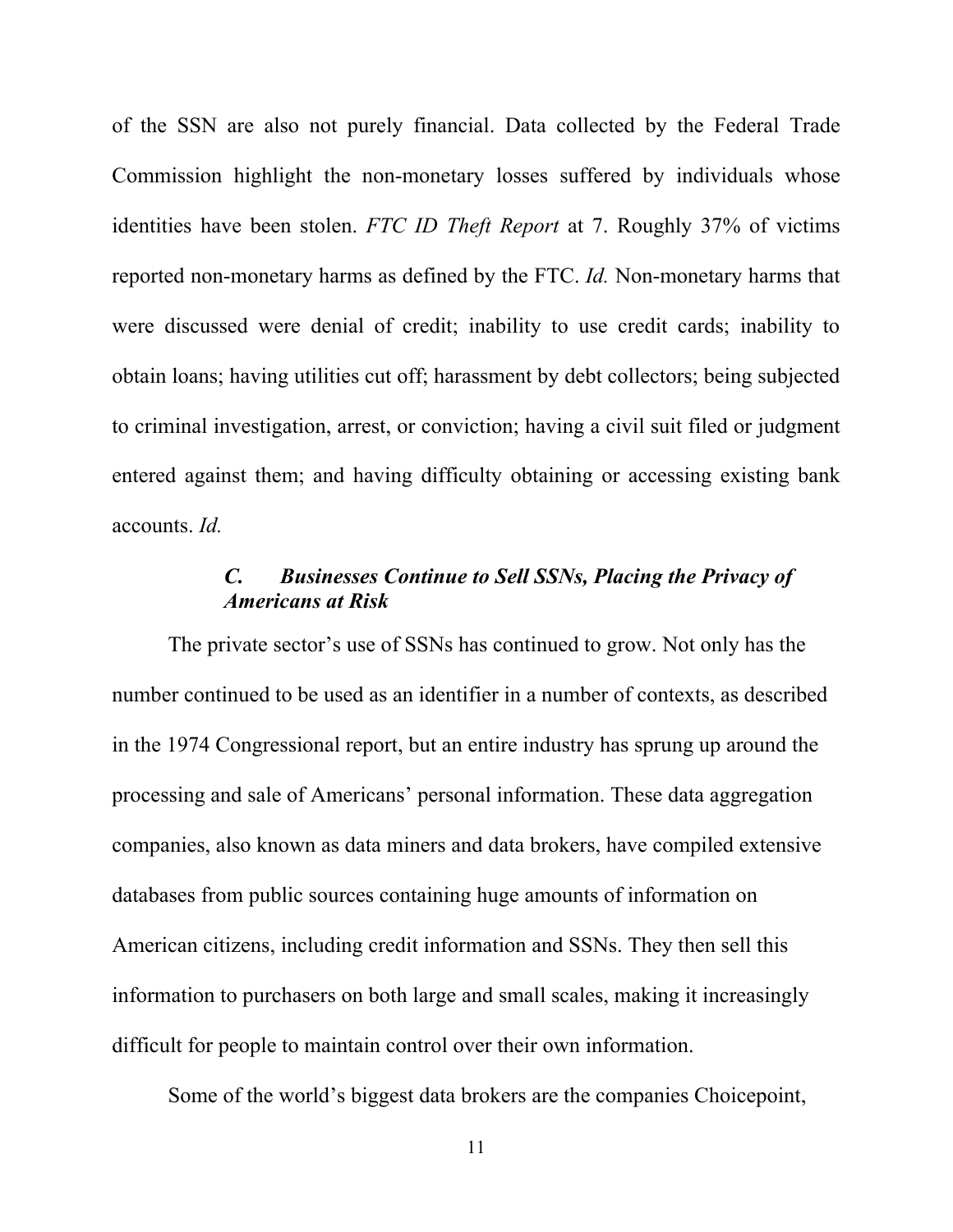Acxiom, and Equifax. ChoicePoint was purchased by LexisNexis parent company Reed Elsevier in 2008 for over \$4 billlion. Ellen Nakashima & Robert O'Harrow Jr., *LexisNexis Parent Set to Buy ChoicePoint*, Wash. Post, Feb. 22, 2008.<sup>9</sup> As LexisNexis already maintained considerable databases of its own, the merged companies' stores of information are now even more substantial. *Id.*

A major risk of these large databases of personal information is the risk that the security will be breached in some way and the information will fall into the hands of unauthorized users. This can happen a number of different ways, including computer hacking, physical theft, dishonest employees, and even by accident, through something as simple as an employee leaving a laptop bearing sensitive data in an airport. For an extensive and regularly updated list of reported data breaches in the United States, *see* Privacy Rights Clearinghouse, *A Chronology of Data Breaches*. 10 Just as large of a risk, however, is when apparently authorized users obtain data from data brokers for nefarious purposes. In 2005, ChoicePoint announced that identity thieves had posed "as officials in legitimate debt collection, insurance, and check-cashing businesses" and purchased dossiers on well over 100,000 Americans. Robert O'Harrow, Jr., *ID Data Conned* 

<sup>9</sup> *Available at* http://www.washingtonpost.com/wp-

dyn/content/article/2008/02/21/AR2008022100809.html.

 $10$  http://www.privacyrights.org/ar/ChronDataBreaches.htm#CP.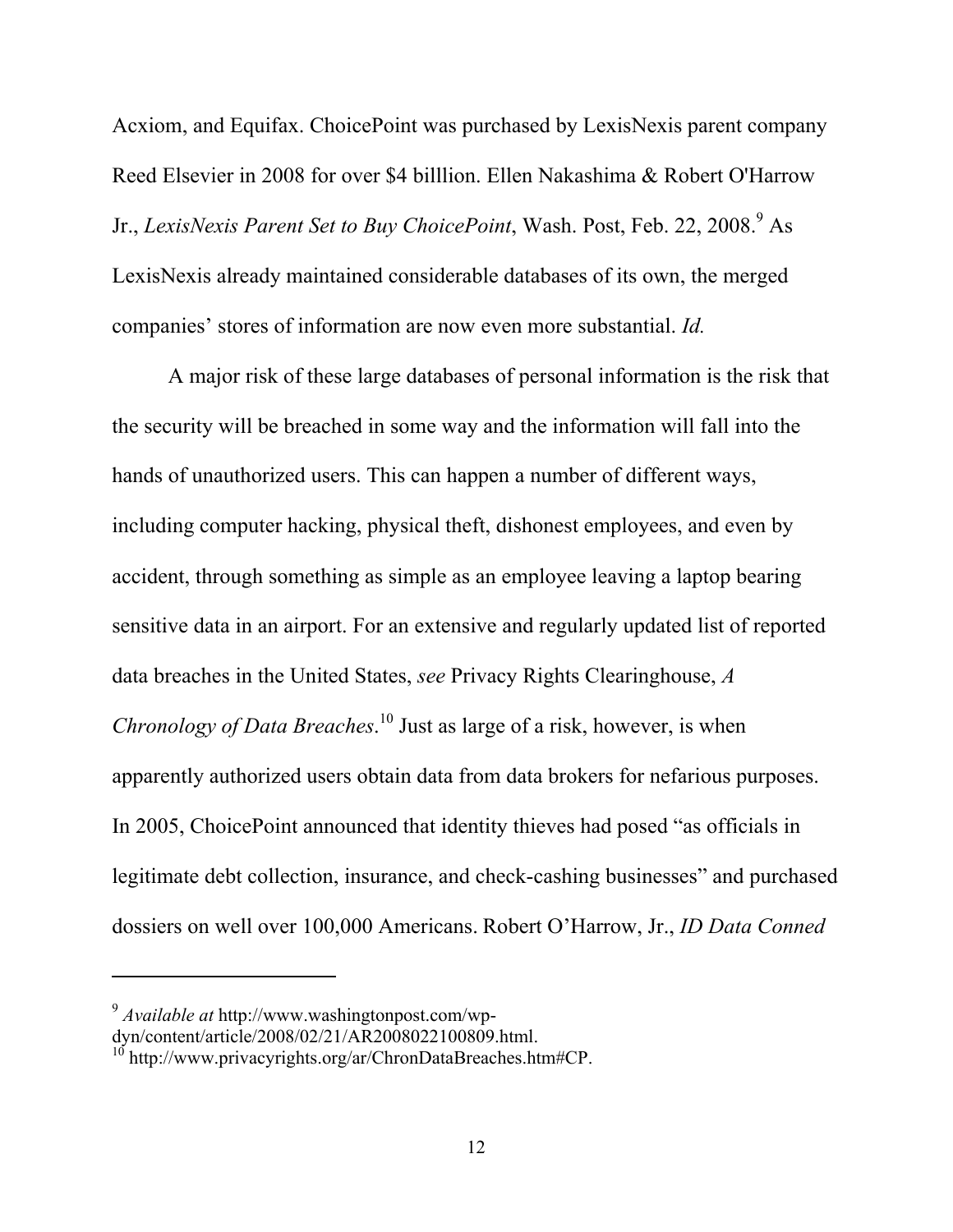From Firm, Wash. Post, Feb. 17, 2005;<sup>11</sup> see also EPIC, ChoicePoint (last visited Oct. 15, 2009).<sup>12</sup> As long as companies like ChoicePoint continue to get access to personal information, including SSNs, from public records, these risks will continue.

#### *D. States Have Adopted New Laws to Safeguard SSNs*

In response to the identity theft threat, several states have adopted laws restricting the use and disclosure of SSNs. California, for example has enacted several laws protecting SSNs since 2001. One statute places important restrictions on use of the SSN, prohibiting companies and people from publicly posting an SSN, and prohibiting the printing of an SSN on an identity card or document used to obtain a product or service. *See* Cal. Civ. Code § 1798.85 (West. Supp. 2009). Businesses that use the SSN to identify customers, such as utility companies, are not permitted to print the SSN on invoices or bills sent through the mail. *Id.* The transmission of SSNs on the Internet is prohibited unless the connection is secure or the number is encrypted. *Id.* Another statute grants individuals the ability to request that a "security alert" be placed on their credit record, and enables Californians to request a "security freeze" that prevents credit agencies from releasing personal information from an individual's credit report. Cal. Civ. Code § 1785.11.2 (West Supp. 2009). California law also requires companies that maintain

<sup>11</sup> *Available at* http://www.washingtonpost.com/wp-dyn/articles/A30897-2005Feb16.html.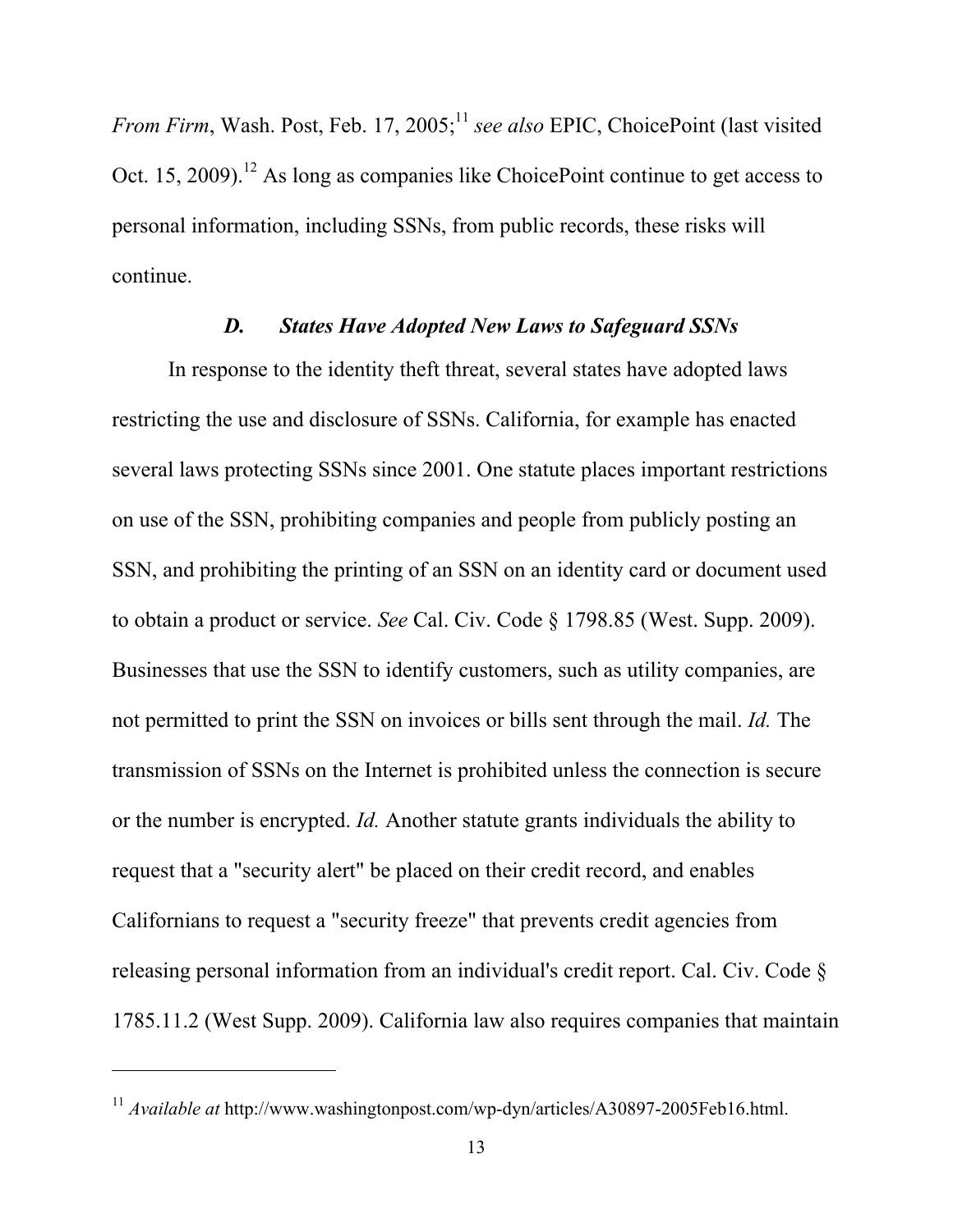SSNs and other personal information to notify individuals of security breaches. Cal. Civ. Code §§ 1798.29, 1798.82 (West Supp. 2009).

Subsequently, 13 other states—Arizona, Arkansas, Connecticut, Georgia, Illinois, Maryland, Michigan, Minnesota, Missouri, Oklahoma, Texas, Utah, and Virginia—enacted laws similar to California's, according to a 2007 GAO report. *See* U.S. Gen. Accounting Office, *Social Security Numbers: Use Is Widespread and Protection Could Be Improved 4* (2007). According to a February 2009 journal article, "[f]orty-four states now have some form of a security breach notice law. . . . Forty-seven states and the District of Columbia have credit freeze laws. . . . [And] thirty-three states have some form of a Social Security number protection law." Patricia Covington & Meghan Musselman, *Privacy and Data Security Developments Affecting Consumer Finance in 2008*, 64 Bus. Law. 533, n.20, n.44, n.61 (2009).

Colorado is one example of a state with laws protecting SSNs. A 2004 Colorado law imposes statutory restrictions on the collection and use of SSNs. Colo. Rev. Stat. § 6-1-715 (2009). It limits the collection of the SSN and its incorporation in licenses, permits, passes, or certificates issued by the state. *Id.* The Colorado law also requires the establishment of policies for safe destruction of documents containing the SSN. *Id.* Insurance companies operating in the state must

<sup>12</sup> Available at http://epic.org/privacy/choicepoint/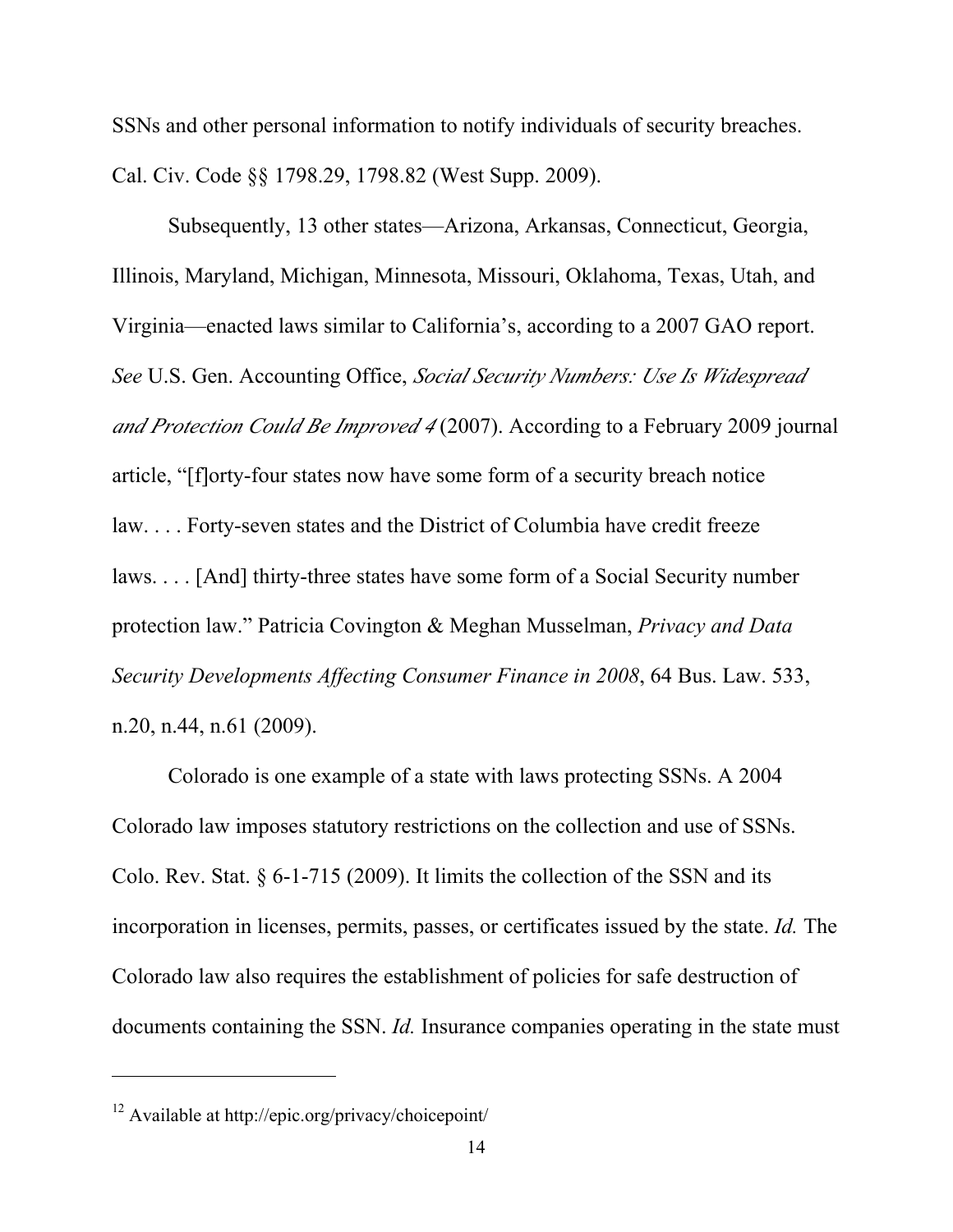remove the SSN from consumers' identification cards. *Id.* Finally, the legislation creates new penalties for individuals who use others' personal information to injure or defraud another person. *Id.*

More recently, New York enacted a law, effective January 1, 2008, that closely resembles California law and places limits on the use and dissemination of SSNs. *See* N.Y. Gen. Bus. Law § 399-dd (2009). Applicable to all nongovernmental bodies, the law makes it illegal to intentionally communicate another person's SSN to the general public. *Id.* The law also prohibits anyone from requiring identity cards displaying SSNs before providing access to services, benefits or products. *Id.* As in the California law, the New York law requires Internet transmission of SSNs to be either over a secure connection or encrypted. *Id.* Finally, the law prohibits the use of SSNs in mail correspondence, with certain exceptions. *Id.*

Finally, Virginia law also restricts the use and dissemination of SSNs. *See* Va. Code Ann. § 59.1-443.2 (2009). In the provision at issue in this case, Virginia law provides that "[e]xcept as otherwise specifically provided by law, a person shall not . . . [i]ntentionally communicate another individual's social security number to the general public." *Id.* at  $\frac{1}{2}$  59.1-443.2(A)(1). The statute also prohibits printing SSNs on identification cards, requiring the use of SSNs to access websites (unless another authentication device is also required), or sending mail on which an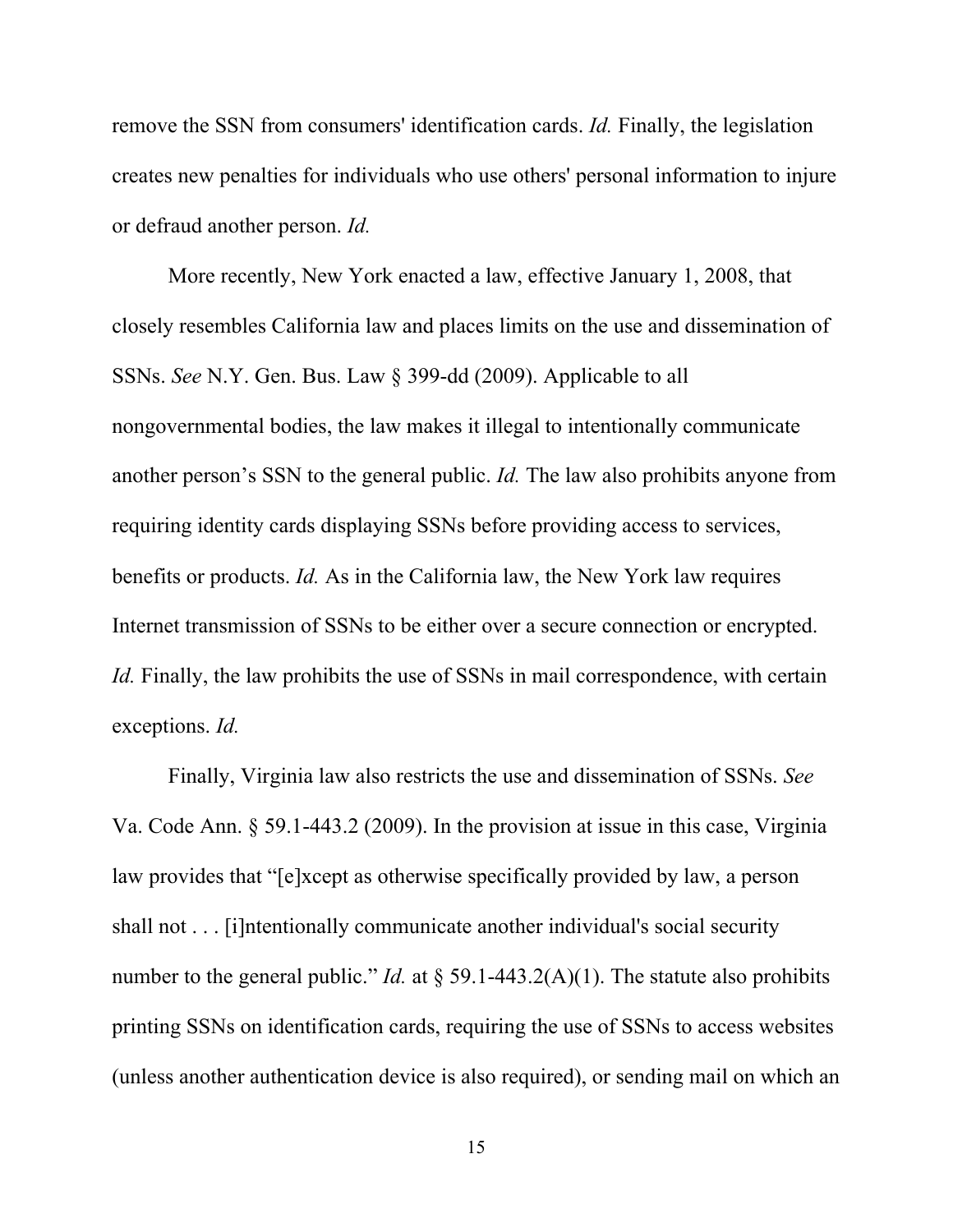SSN is visible. Id. at § 59.1-443.2(A)(2)-(4).

It is important to recognize that these state statutes, limiting the use of the SSN, address a wide variety of concerns, from identity theft to commercial exploitation to poorly conceived security practices. But none of them are intended to limit the speech of a privacy advocate who seeks to draw attention to the risks associated with the availability of SSNs. Indeed, it is quite possible that some of these new SSN privacy laws came about in part because of the concerns raised by Ostergren.

### *E. Research Has Demonstrated That Certain Techniques to Obscure SSNs Do Not Solve the Privacy Problem*

Despite some states' attempts to safeguard SSNs through technical means, the privacy risks associated with the disclosure of SSNs are not eliminated even if only the final four digits of an individual's SSN are disclosed, as identity thieves may be able to reconstruct the full SSN from the truncated digits. Thus, although the states' efforts are encouraging, more robust protection is needed to truly safeguard SSNs.

Quasi-identifiers can be used for re-identification because they can be linked to external databases that contain identifying variables. This method, record linkage, occurs when two or more databases are joined. Such information can be obtained through public records, such as birth and death certificates. *See* Salvador Ochoa et al., *Re-identification of Individuals in Chicago's Homicide Database: A* 

16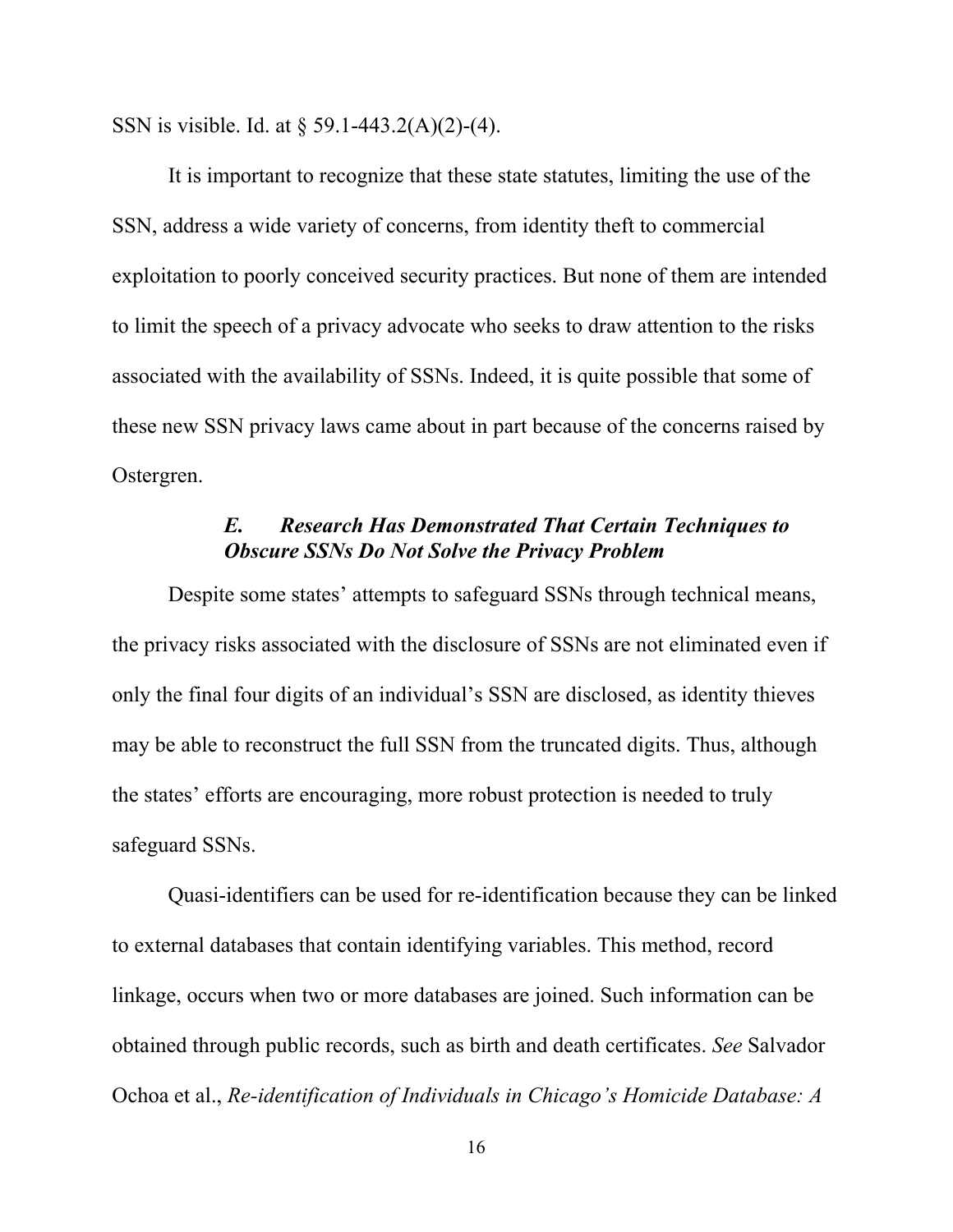*Technical and Legal Study*, Massachusetts Institute of Technology (2001) (utilizing the Social Security Death Index and de-identified information about Chicago homicide victims, the researchers were able to re-identify 35% of the victims). Using record linkage, de-identified data can also be easily re-identified. For example, by utilizing date of birth, gender, and zip code information for members of the public, a researcher was able to uniquely identify 87% of the US population. Latanya Sweeney, *Weaving Technology and Policy Together to Maintain Confidentiality*, 25 J. Law, Med., & Ethics 98, 98–99 (1997).

Similarly, according to the GAO, complete SSNs may be reconstructed from truncated digits by simply comparing truncated SSNs in federally generated public records, which provide only the final four digits, to truncated SSNs provided by many information resellers, which provide only the first five digits. U.S. Gen. Accounting Office, *Identity Fraud Survey Report: Consumer Version* 2-3 (2009). Thus, by simply comparing the two records, a complete SSN can be reconstructed. *Id.* at 3.

Moreover, in a study published in July 2009, two researchers at Carnegie Mellon University found that an individual's entire SSN often could be predicted from publicly available birth information. *See* Alessandro Acquisiti & Ralph Gross, *Predicting Social Security Numbers from Public Data*, 106 Proceedings of the National Academy of Sciences 10975 [hereinafter "*SSN Study*". Moreover, the

17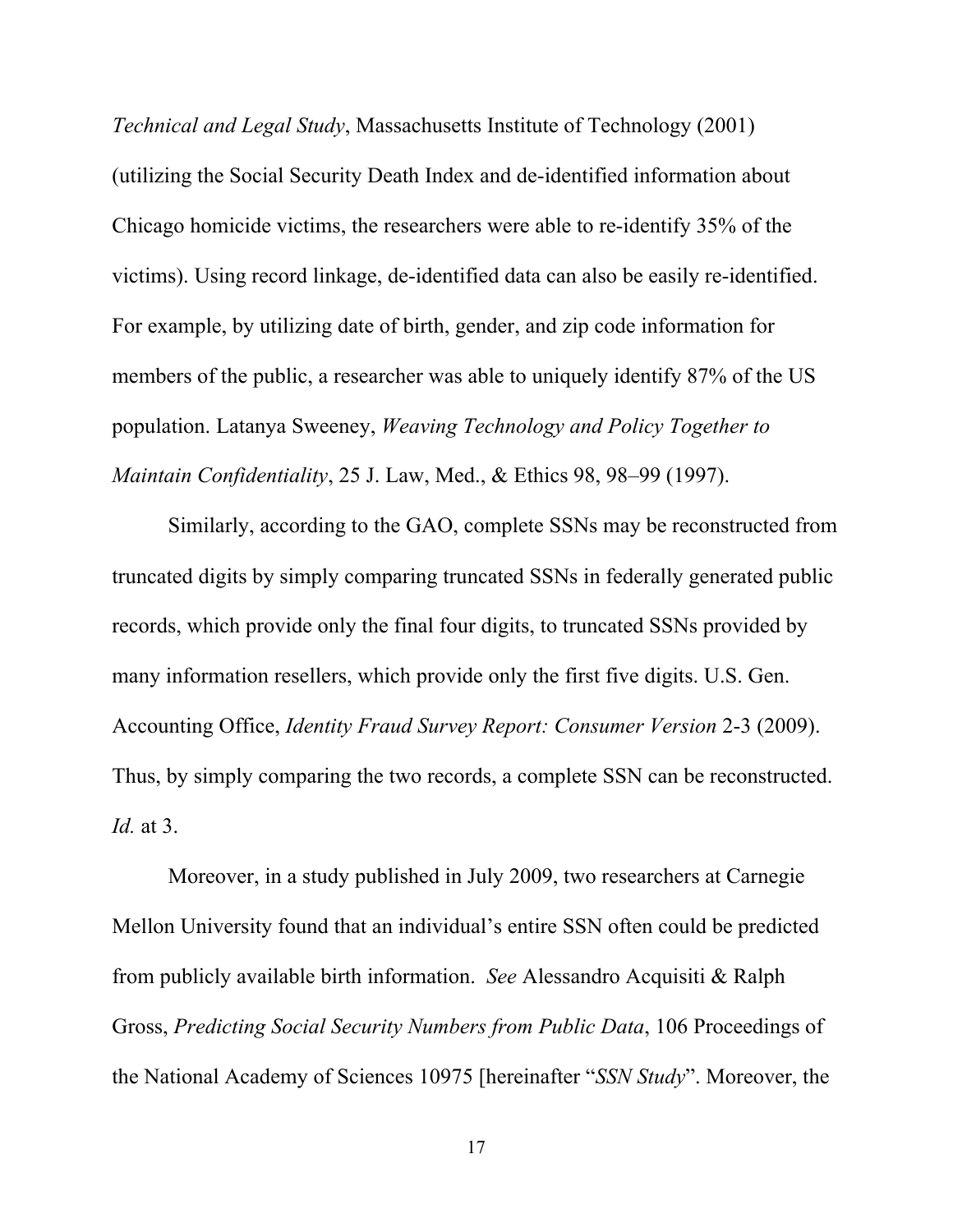first five digits of an individual's SSN could be predicted with an even greater degree of accuracy. The accuracy of the researchers' predictions was even greater when predicting the numbers of individuals born in sparsely-populated states like Montana, and the researchers anticipate that their predictions will become increasingly accurate over time.

SSNs are predictable largely because they are not truly random, and the federal government has disclosed the method by which SSNs are assigned. *See* Social Security Administration, SSN - Order of Issuance.<sup>13</sup> The first three digits of an SSN are its area number (AN), the next two are its group number (GN), and the last four are its serial number (SN). *See id.* ANs are assigned based on the zipcode of the mailing address provided in the application for a SSN. *See* Social Security Administration, Social Security Number Allocations.<sup>14</sup> GNs are assigned in a predetermined but nonconsecutive order between 01 and 99. *See* Social Security Administration, SSN - Order of Issuance.<sup>15</sup> The ANs assigned to each state and the sequence of GNs are publicly available. *See* Social Security Administration, Social Security Number Allocations.<sup>16</sup> Finally, SNs are assigned consecutively from 0001 through 9999. *See* Social Security Administration, SSN - Order of

<sup>13</sup> Available at http://www.socialsecurity.gov/employer/ssnweb.htm.

<sup>14</sup> *Available at* http://www.socialsecurity.gov/employer/stateweb.htm.

<sup>15</sup> *Available at* http://www.socialsecurity.gov/employer/ssnweb.htm.

<sup>16</sup> *Available at* http://www.socialsecurity.gov/employer/stateweb.htm.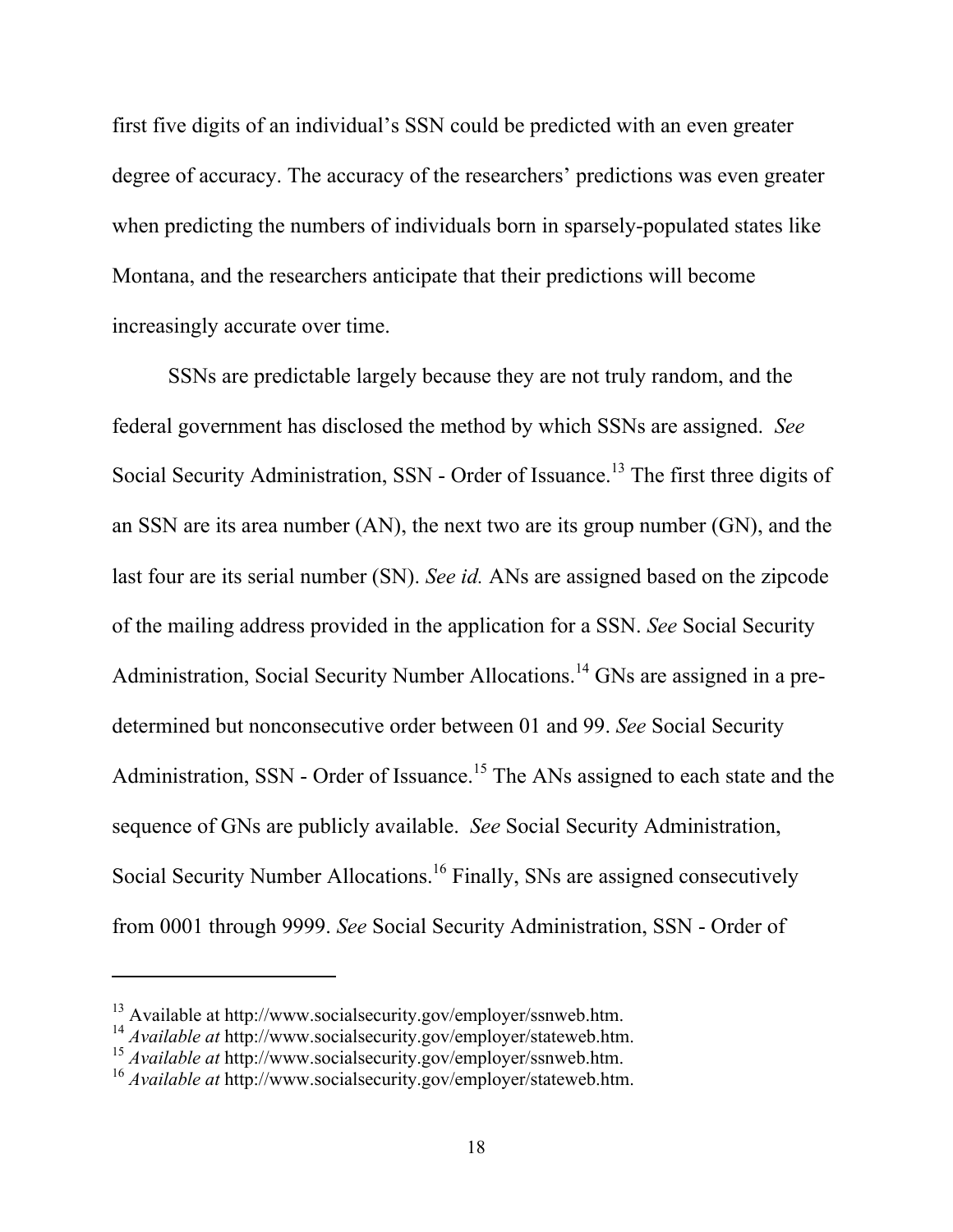Issuance.<sup>17</sup>

 $\overline{a}$ 

Given that predictability, the researchers discovered that they could determine an individual's SSN by comparing the individual's birth information to the birth information of deceased individuals, which is publicly available in the Social Security Administration's (SSA) Death Master File (DMF). *See SSN Study*  at 10975. The DMF contains the SSNs of individuals whose deaths have been reported to the SSA.

Using that method, the researchers were able to predict, in only one attempt, the first five digits for 7% of individuals born nationwide between 1973 and 1988, and 44% for individuals born after 1988. *Id.* at 10977. Moreover, in fewer than 1,000 attempts they were able to determine the complete SSN for 0.8% of individuals born between 1973 and 1988, and 8.5% of those born after 1988. *Id.* at 10978. Finally, the accuracy of their complete-SSN predictions increased by more than 60% if the individual was born recently and in a less populous state. *Id.*

Thus, the researchers concluded that limiting the disclosure of Social Security Numbers to only the last four digits was insufficient to eliminate privacy risks: "the first [five] digits of an SSN are those, in fact, easier to infer. This leaves even redacted or truncated SSNs still predictable—and, therefore, still vulnerable." *SSN Study* at 10980. Thus, even if states have taken steps to protect SSNs through

<sup>17</sup> *Available at* http://www.socialsecurity.gov/employer/ssnweb.htm.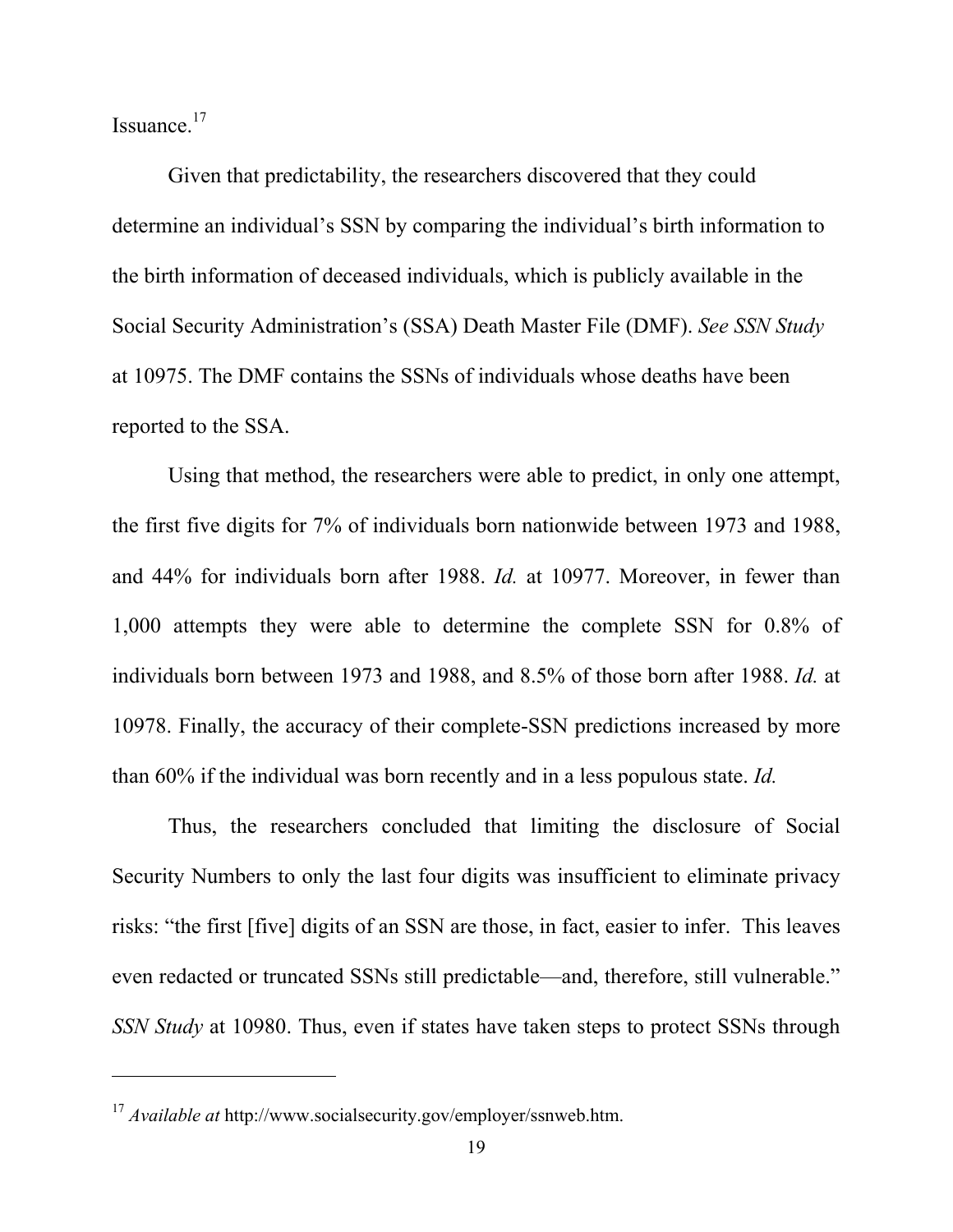technical methods, this does not ensure that SSNs are not eventually disclosed. Further advocacy on this point could lead to more robust solutions to the SSN problem.

### **II. Because of the Threat of Identity Theft Created by SSN Disclosure, Ostergren's Advocacy Is Protected Speech Under the First Amendment, But Similar Speech by Commercial Interests Is Not**

Identity theft is a serious problem, and Virginia has a correspondingly strong interest in regulating the disclosure of SSNs in order to prevent the theft of its citizens' identities. At the same time, Ostergren's advocacy is protected speech that helps advance the interest of the state's residents. Her speech is specifically intended to express a political viewpoint about the failure of the state to fulfill its purpose. If the state is permitted to silence her, the problem of identity theft would receive less attention. In contrast, the collection and dissemination of vast numbers of SSNs for commercial gain, such as by a data-mining or data broker company, would not be protected, as it would not speak to a matter of public concern, and would seek only to commoditize the information.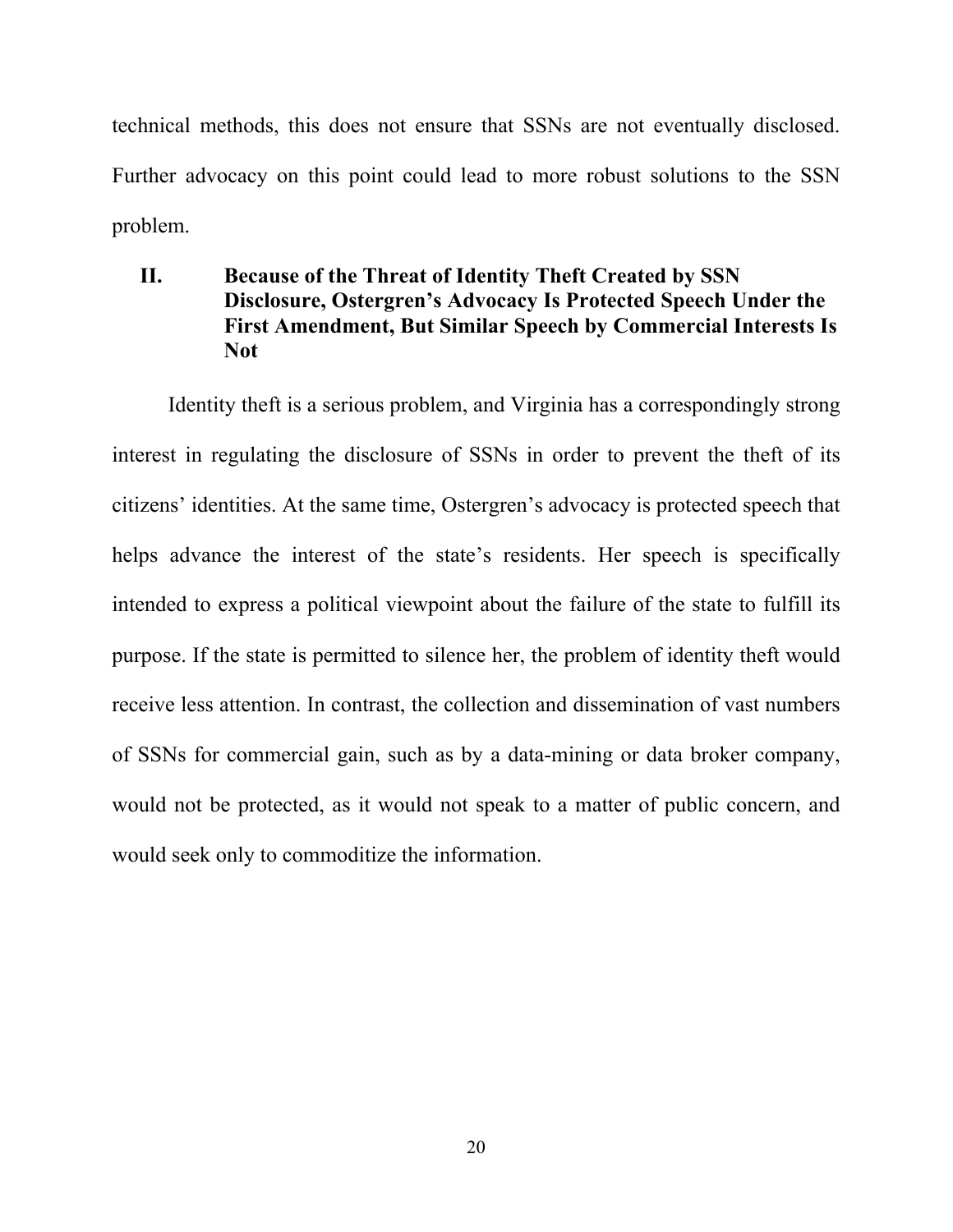**A. The First Amendment Protects the Right to Publish Information in Government Records, Particularly When Speaking on a Matter of Public Significance**

> **1. The Supreme Court Has Universally Held That the First Amendment Shields the Publication of Information in Government Records When Speaking on a Matter of Public Concern**

The Supreme Court has repeatedly held that "state action to punish the publication of truthful information seldom can satisfy constitutional standards," and that "a penal sanction for publishing lawfully obtained, truthful information . . . requires the highest form of state interest to sustain its validity." *Smith v. Daily Mail Publishing Co.*, 443 U.S. 97, 101-02 (1979). Moreover, our legal system has long recognized that "[t]he right of privacy does not prohibit any publication of matter which is of public or general interest." Samuel Warren & Louis Brandeis, *The Right to Privacy,* 4 Harv. L. Rev. 193, 214 (1890); *Bartnicki v. Vopper*, 532 U.S. 514, 534 (2001) ("privacy concerns give way when balanced against the interest in publishing matters of public importance"). Indeed, if the publication is "about a matter of public significance, then state officials may not constitutionally punish publication of the information, absent a need . . . of the highest order." *Daily Mail* at 103; *Bartnicki* at 527-28. The basic principle guiding the First Amendment's protection of speech on matters of public significance is our "profound national commitment to the principle that debate on public issues should be uninhibited, robust, and wide-open." *New York Times Co. v. Sullivan*, 376 U.S.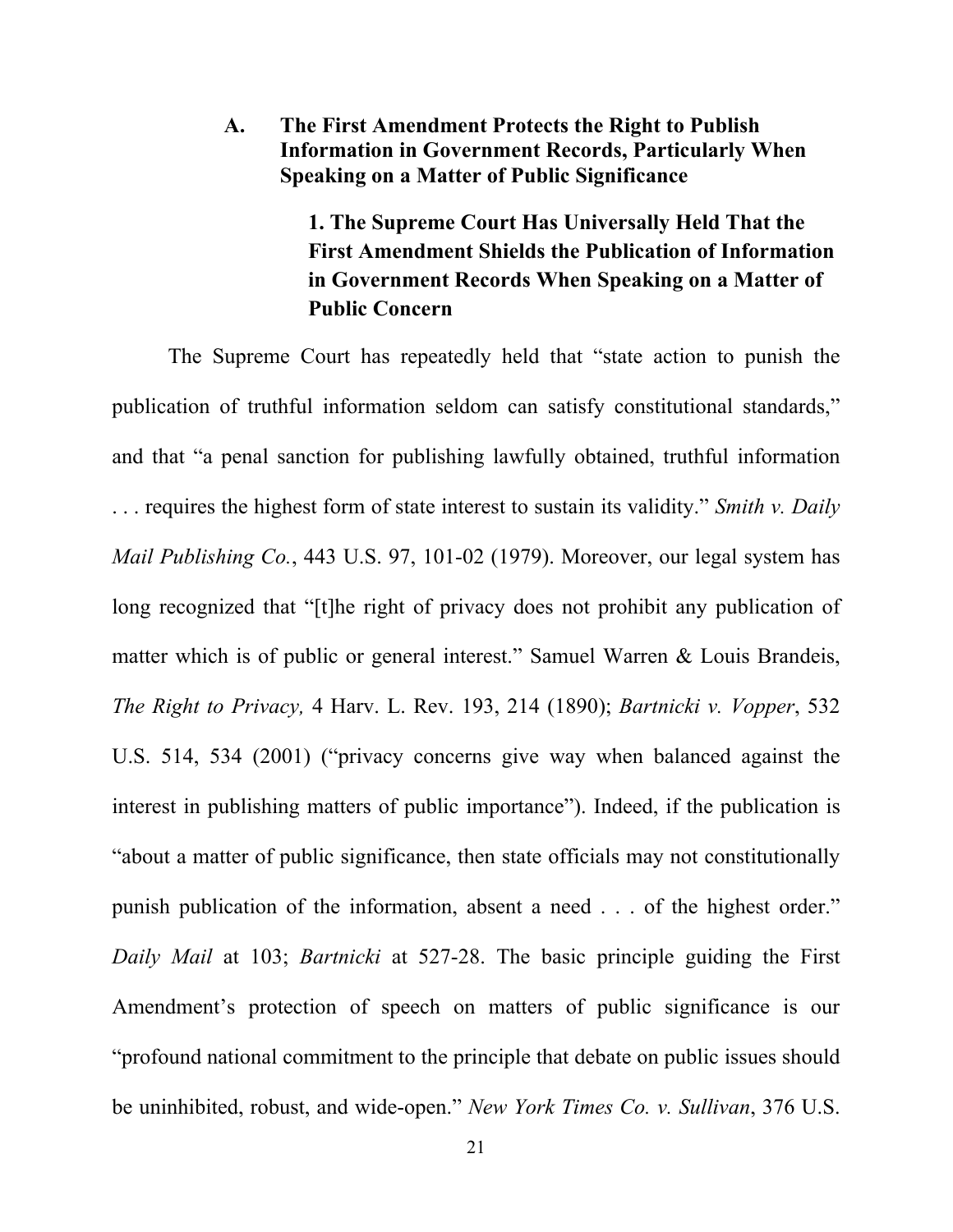254, 270 (1964).

Applying those rules, the Supreme Court has consistently shielded free speech and refused to permit the government to sanction the publication of truthful information obtained from the government when the speech concerns a matter of public significance. For instance, in *Cox Broadcasting Corp. v. Cohn*, 420 U.S. 469 (1975), the Court held that the First Amendment prevented the state from punishing a television station for publishing the name of a deceased rape victim that was obtained from open court records. 420 U.S. at 496-97. Although the Court did not hold that *any* truthful publication was constitutionally protected, it held that "[a]t the very least, the First and Fourteenth Amendments will not allow exposing the press to liability for truthfully publishing information released to the public in official court records." *Id.* at 496. Similarly, the Court in *Daily Mail* held that even if the government does not itself provide access to the information, "[i]f the information is lawfully obtained . . . the state may not punish its publication except where necessary" to further a state interest of the highest order. 443 U.S. at 104. In *Daily Mail*, the state's interest in protecting the anonymity of a juvenile offender was insufficient.

In *The Florida Star v. B.J.F.*, 491 U.S. 524 (1989), the Court further clarified the rationale behind *Cox* and *Daily Mail*, reaffirming the rules articulated in those cases based on the "overarching 'public interest, secured by the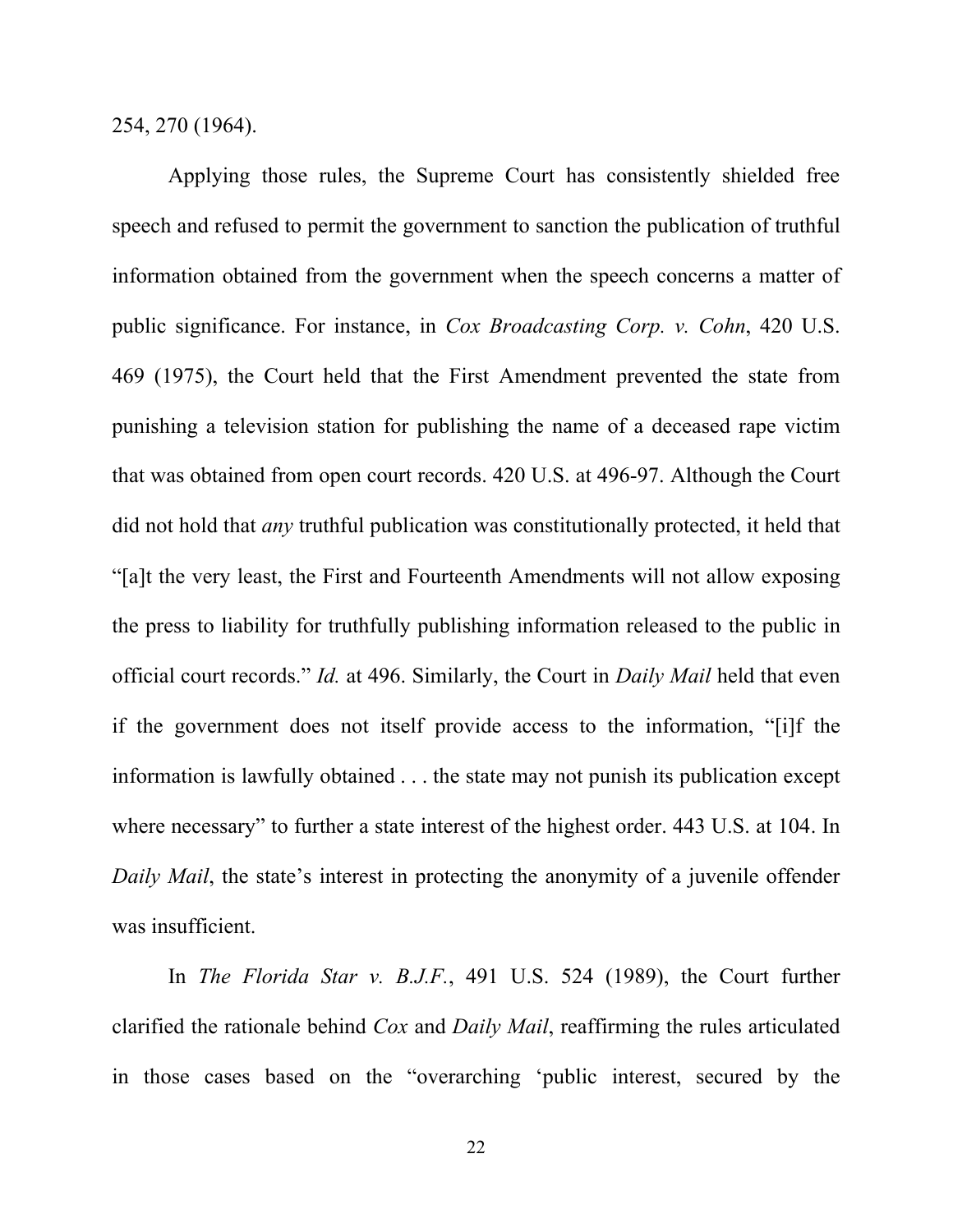Constitution, in the dissemination of truth," and three other considerations. *Id.* at 534 (quoting *Cox*, 420 U.S. at 491). First, the Court noted that where information is lawfully obtained, the "government retains ample means of safeguarding significant interests upon which publication may impinge. . . . Where information is entrusted to the government, a less drastic means than punishing truthful publication almost always exists for guarding against the dissemination of private facts." *Id.* at 534. Second, the Court found that:

punishing the press for its dissemination of information which is already publicly available is relatively unlikely to advance the interests in the service of which the State seeks to act. . . . [W]here the government has made certain information publicly available, it is highly anomalous to sanction persons other than the source of its release.

*Id.* at 535. Finally, the Court noted that "'timidity and self-censorship' may result from allowing the media to be punished for publishing certain truthful information,'" a problem that *Cox* recognized in the context of "information made public through official court records." *Id.* (quoting *Cox*, 420 U.S. at 496).

The *Florida Star* court also clarified that a "matter of public significance," is one where "the article generally, as opposed to the specific identity contained within it, involved a matter of paramount public import." *Id.* at 536-37. That case involved a matter of public significance where a newspaper reported on a robbery and sexual assault that had been reported to the authorities. *Id.* at 537.

Finally, the *Florida Star* court held that the statute imposing liability on the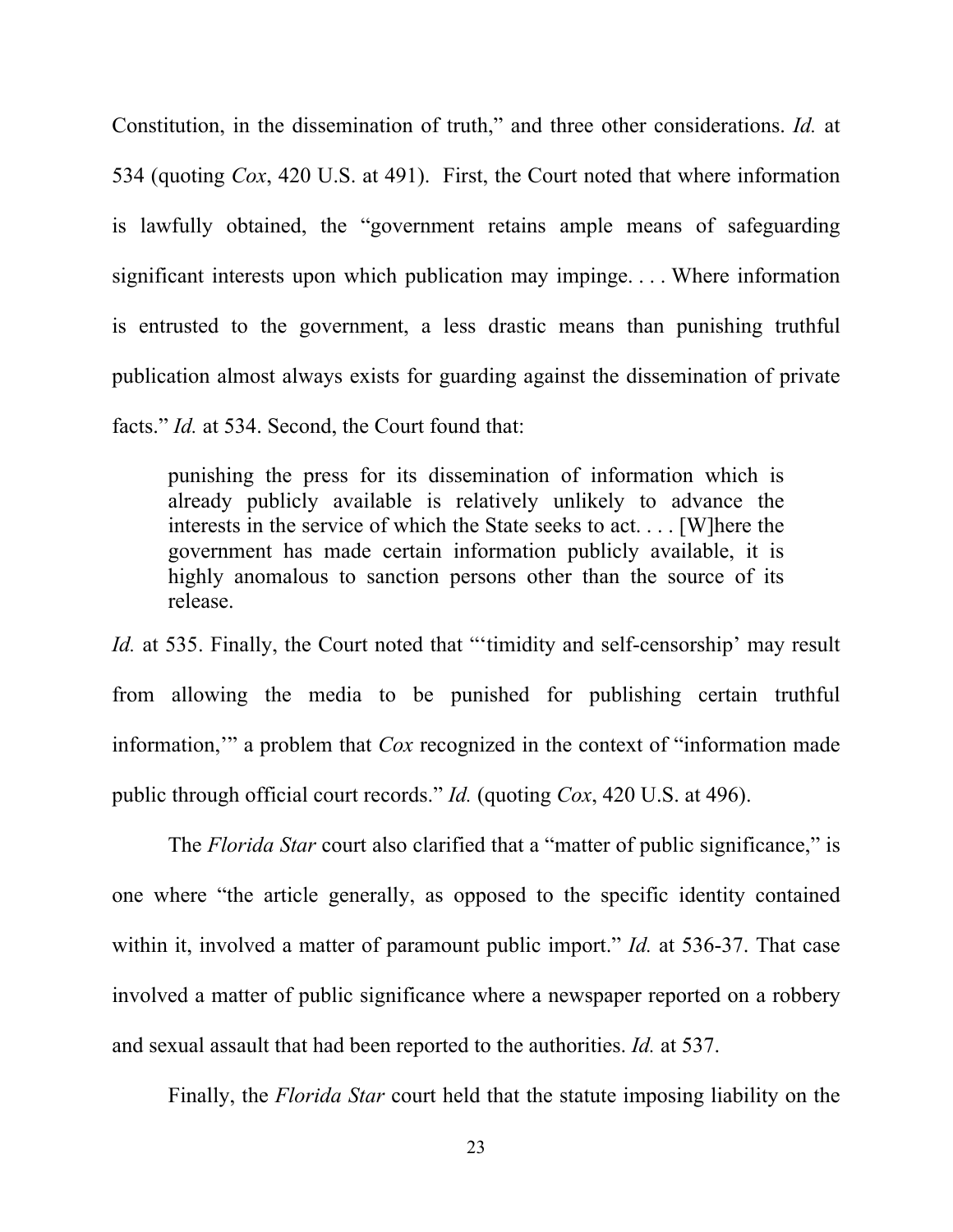newspaper for publishing the victim's name did not serve a state interest of the highest order, despite the state's interests in "the privacy of victims of sexual offenses; the physical safety of such victims . . . ; and the goal of encouraging" the reporting of sexual offenses. *Id.* at 537. The state interest was insufficient for three independent reasons: (1) "where the government itself provides the information, [it presumably has] far more limited means of guarding against dissemination than the extreme step of punishing truthful speech"; (2) the statute imposed per se liability without "individualized adjudication"; and, (3) the "facial underinclusiveness" of the statute, which only punished dissemination by "instruments of mass communication." *Id.* at 538-40.

Most recently, in *Bartnicki*, the Court reemphasized that the "core purposes of the First Amendment" are implicated when the state "imposes sanctions on the publication of truthful information of public concern." 532 U.S. at 533-34. Under that principle, the Court concluded that speech was of public significance where a newspaper used information that was illegally obtained by a third party when reporting on negotiations over teacher salaries. The negotiations were "unquestionably a matter of public concern, and [the newspaper was] clearly engaged in debate about that concern."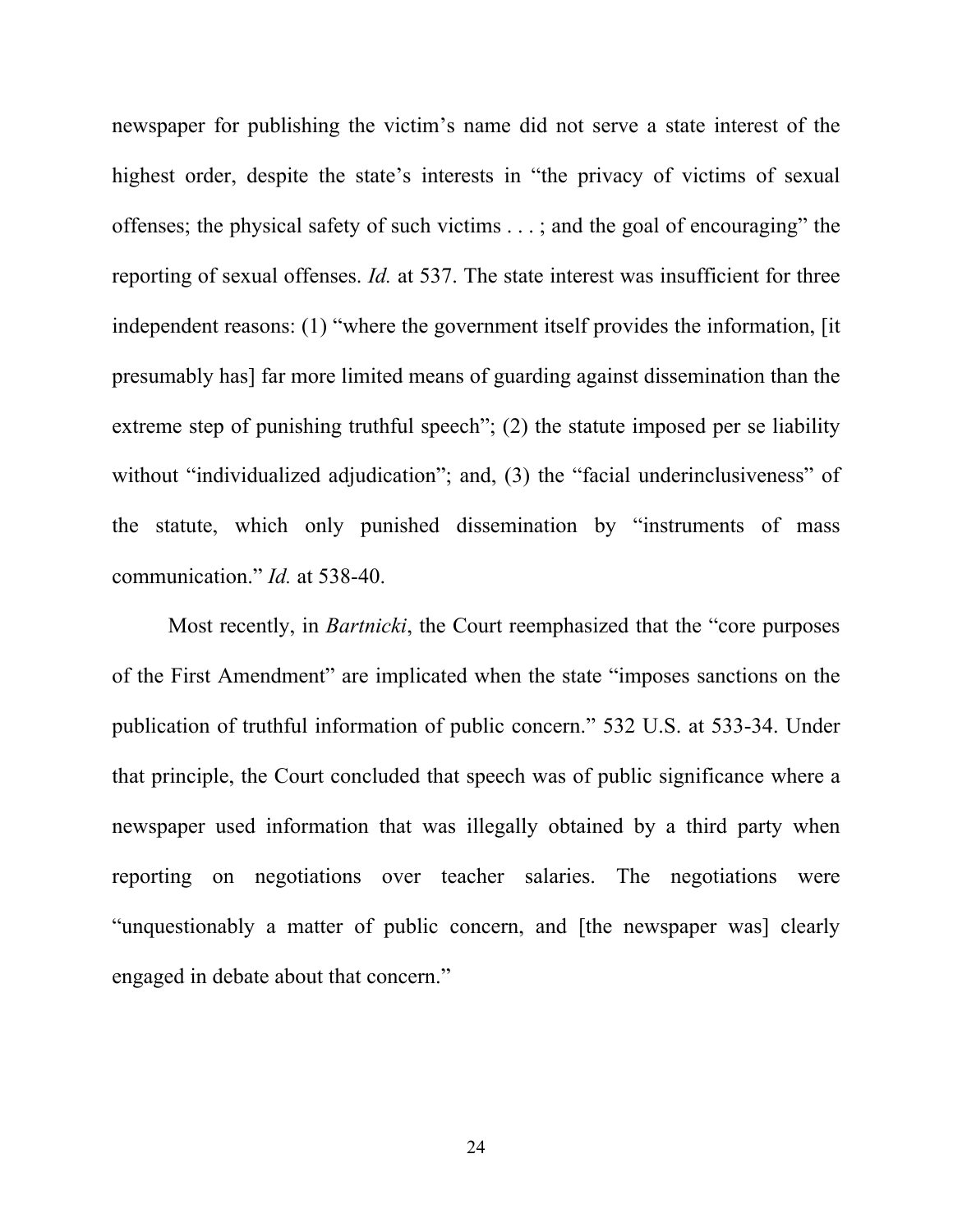### **2. Ostergren's Speech is Protected Under the First Amendment**

Ostergren's speech closely resembles the speech at issue in the *Daily Mail* line of cases, and it should be shielded by the First Amendment for the same reasons. Under the definition articulated in *Florida Star*, Ostergren's speech concerns a matter of public significance because the general article—the privacy threat arising out of Virginia's failure to prevent the publication of SSNs—rather than the individual identity of the SSNs she disclosed, involve a matter of paramount public import. *See supra* Part I.B. Indeed, Ostergren's advocacy is at the apex of protected speech under that line of cases. It serves no commercial interest, does not seek to commoditize the SSN information, and is engaged directly in the debate about the issue of public concern—privacy and identity theft.

Moreover, the suppression of Ostergren's speech implicates many of the same concerns that animated the Court's decisions in those cases. Virginia has far less drastic means of guarding against the dissemination of SSNs. It could simply not publish the records online in the first place, or it could require records to be redacted before being published, or it could do a better job removing the SSNs before posting. In other words, it could try to solve the problem, instead of silencing a critic. Moreover, as the *Florida Star* court noted, it would be "highly anomalous" for Virginia to punish Ostergren, rather than the state actor itself, which was the initial publisher of the SSNs. Finally, to squelch Ostergren's speech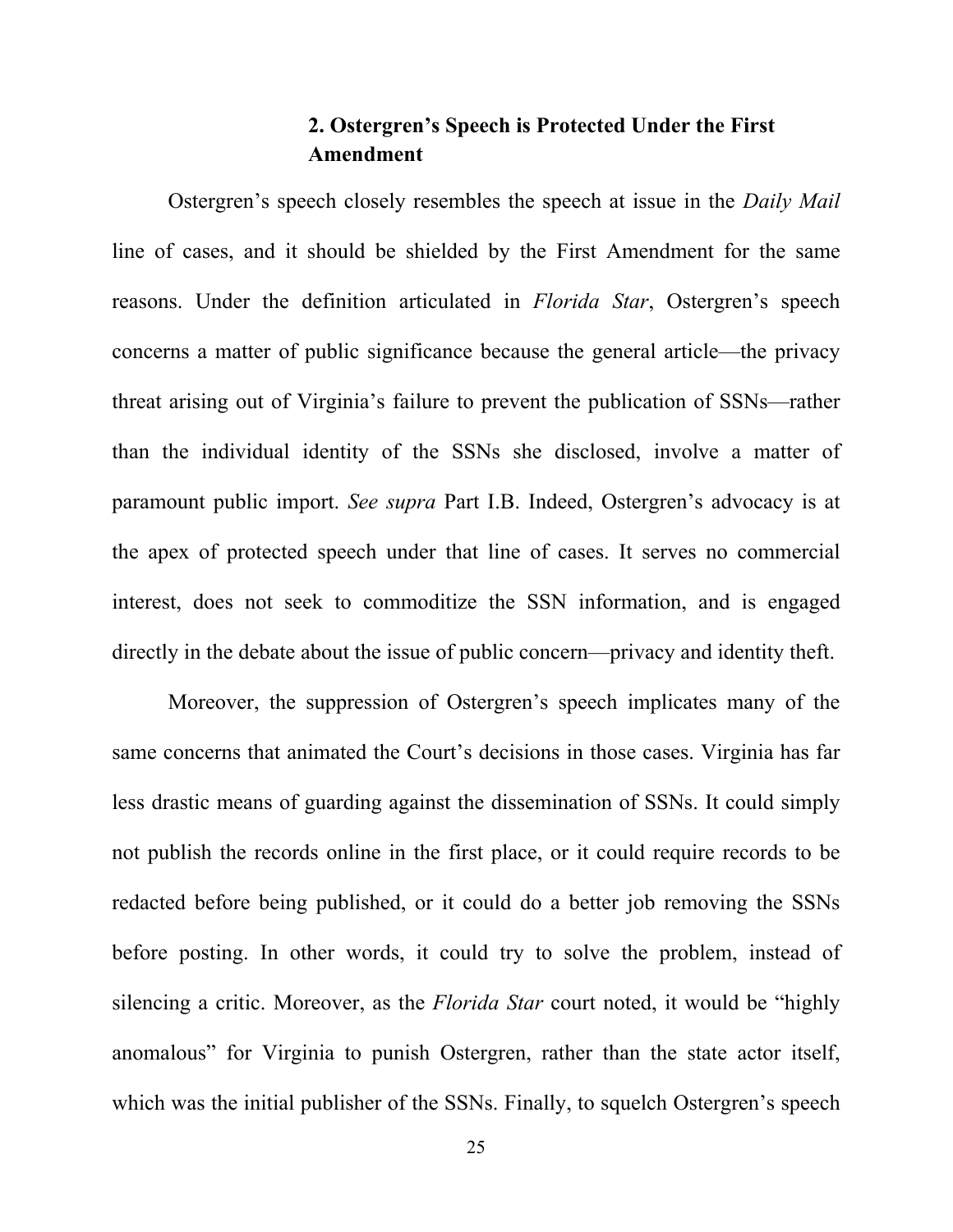would cause advocates for government transparency and oversight to be timid and self-censoring on matters of grave public significance.

Even if the suppression of Ostergren's speech did not threaten the values at the core of the First Amendment, the state does not have an interest of the highest order that would justify such suppression. The same three independent considerations that led the *Florida Star* court to reject the state's interest as insufficient are present in this case. 491 U.S. at 537-40. First, as discussed, Virginia has far more limited means of guarding against dissemination. Second, the statute here imposes per se liability for disclosure, rather than conducting a caseby-case inquiry into the value of the speech. Finally, the statute here is facially underinclusive, as it does not sanction government employees who publish SSNs, thus demonstrating the government's lack of commitment to advancing its interest.

Moreover, even assuming that the statute serves a state interest of the highest order, it does not accomplish its stated purpose. In *Daily Mail*, the Court found that the "statute's approach [did] not satisfy constitutional requirements" where the statute only restricted the publication of juvenile offenders' information in newspapers, but not in other media, because the statute would not accomplish the stated purpose of protecting the juveniles' anonymity. 443 U.S. at 104-05. Similarly, the statute in this case does not accomplish the state's purported interest in preventing identity theft because it does not punish the disclosure of SSNs by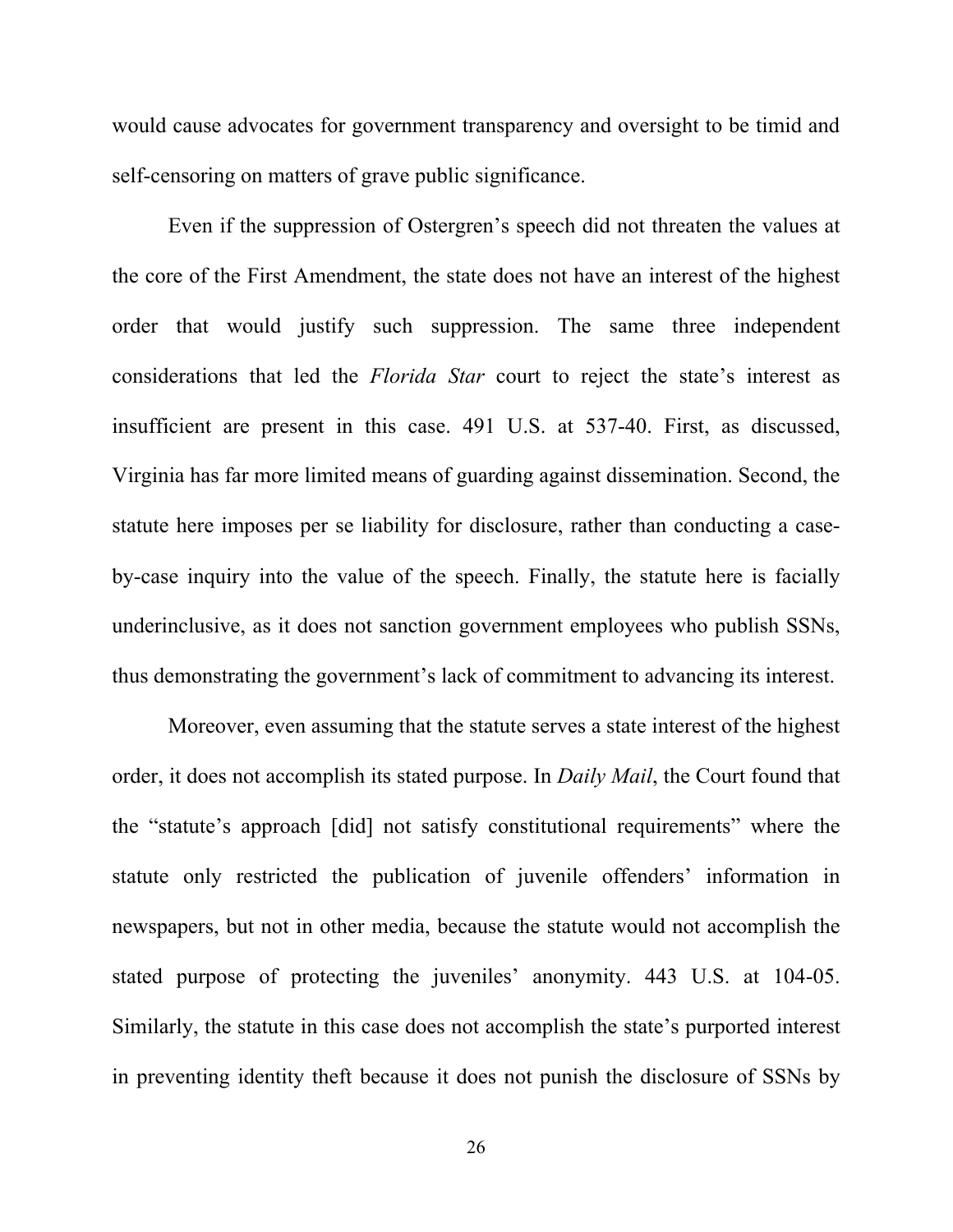government actors, and because it does not distinguish between disclosures for the purpose of furthering identity theft and disclosures for the purpose of advocating for strengthened privacy rights.

#### *B. Unlike Ostergren, Commercial Speakers Are Not Entitled to First Amendment Protection for Similar Speech*

The doctrine discussed above does not prevent the Commonwealth of Virginia from protecting the privacy of its citizens SSNs against access and disclosure by data-mining companies and other commercial actors. Unlike the political speech practiced by Ms. Ostergren on her watchdog web site, commercial speech is governed by a different standard, set forth in *Central Hudson Gas & Elec. v. Public Serv. Comm'n of N.Y.*, 447 U.S. 557 (1980). *Central Hudson* establishes a four-part test for the regulation of commercial speech. First, for the speech to even be protected by the First Amendment, "it at least must concern lawful activity and not be misleading." *Id.* at 566. The second step is to determine whether the interest of the government in regulating the speech is substantial. *Id.* The final two steps of the analysis are to "determine whether the regulation directly advances the governmental interest asserted, and whether it is not more extensive than is necessary to serve that interest." *Id.* Under the *Central Hudson* test, the Virginia statute could still constitutionally target commercial data mining and disclosure.

The Court of Appeals for the District of Columbia Circuit, recently took up a

27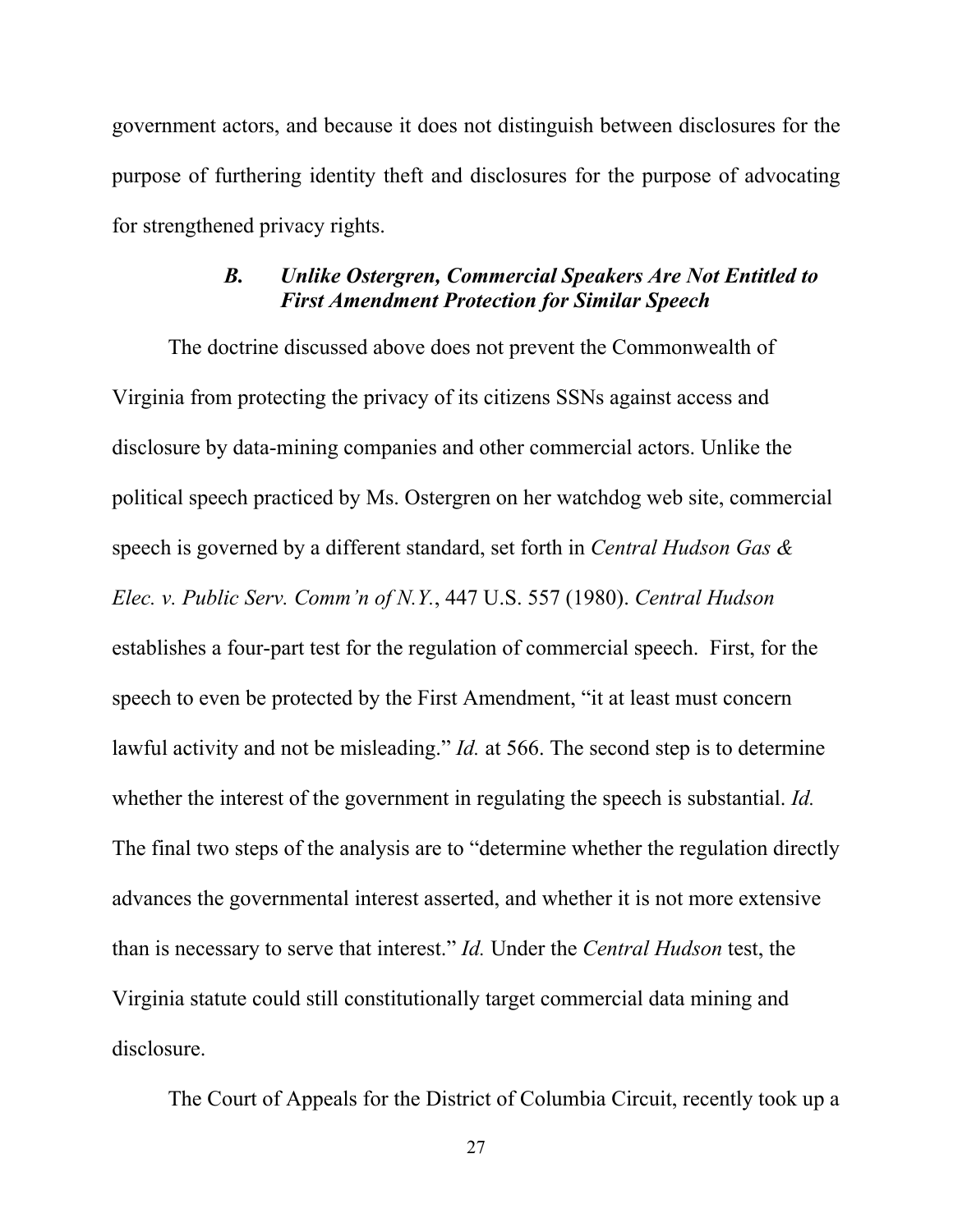similar question in *Nat'l Cable & Telecomm. Ass'n v. FCC*, 555 F.3d 996 (D.C. Cir. 2009) [hereinafter *NCTA*]. The court considered whether the FCC could constitutionally restrict telecommunications companies from sharing customer data with third parties without first obtaining customer consent through an "opt in" procedure. Using the *Central Hudson* test, the unanimous panel concluded that the Commission's consent requirement did not violate the petitioners' First Amendment rights.

The first part of the *Central Hudson* test varies slightly from the first part of the *Florida Star* test, in that it requires a higher standard: that the commercial speech not be misleading, as opposed to *Florida Star*'s "truthful" standard. This distinction is the first hint of variation in treatment for commercial speech. Regardless, it is possible to assume that personal information disclosed by data mining corporations would be truthful and not misleading.

The second step of the *Central Hudson* analysis is the primary place in which the standards differ. *NCTA*, 555 F.3d at 1001. While restrictions of noncommercial speech are held to a strict scrutiny standard, looking for the highest governmental interest, *Central Hudson* asks only that the government's interest be "substantial." *Central Hudson*, 447 U.S. at 566. The *NCTA* court found that it had "already held, in an analogous context, that 'protecting the privacy of consumer credit information' is a 'substantial' government interest, as *Central Hudson* uses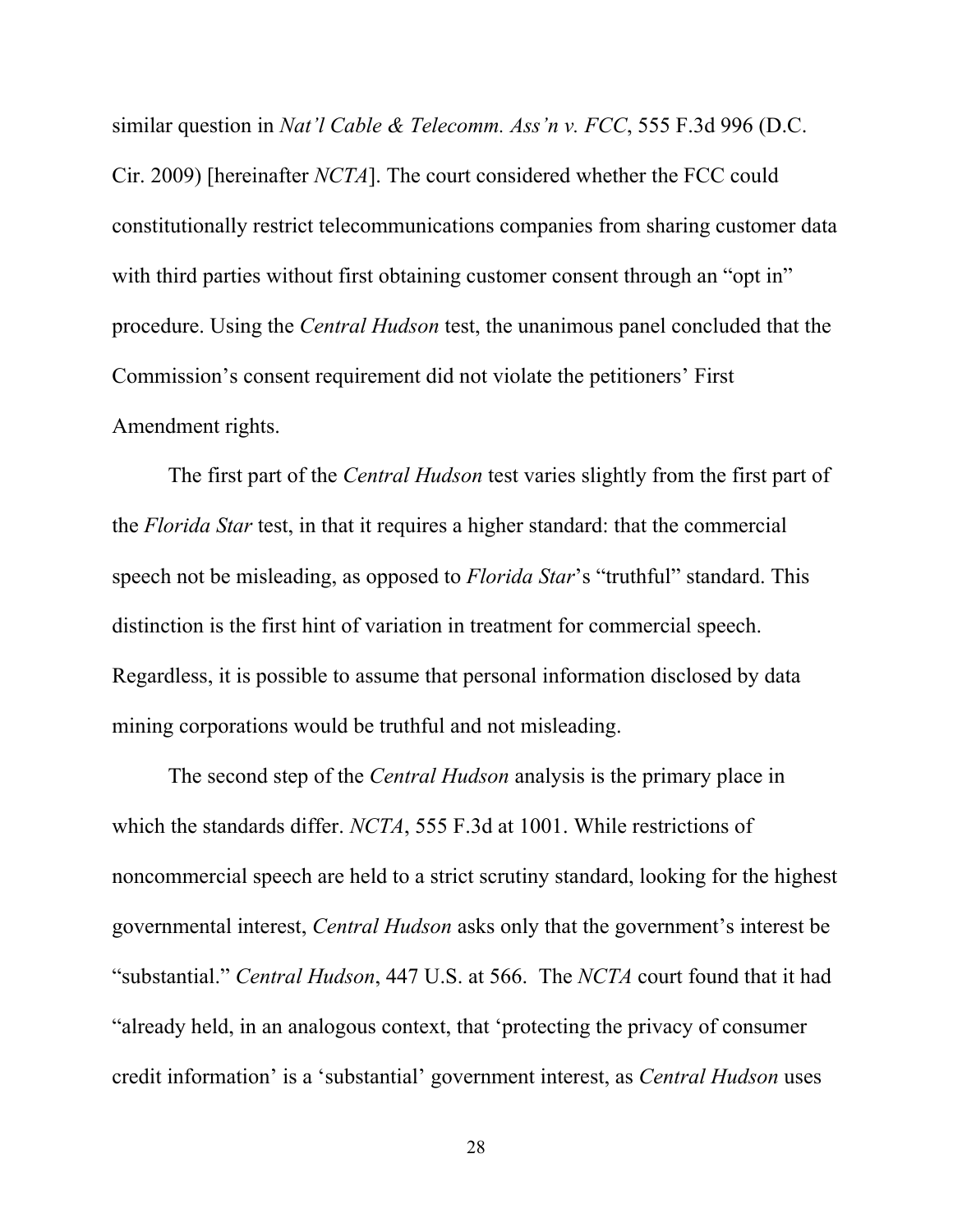the term." *NCTA*, 555 F.3d at 1001 (quoting *Trans Union Corp. v. FTC*, 245 F.3d 809 (D.C. Cir. 2001)). In further support of the proposition that personal data privacy is a substantial government interest is the Supreme Court's language: "both the common law and the literal understandings of privacy encompass the individual's control of information concerning his or her person." *U.S. Dep't of Justice v. Reporters Comm'n for Freedom of Press*, 489 U.S. 749, 763 (1989).

The third and fourth steps of the *Central Hudson* test, that any restrictions "directly advance" the governmental interest, and that they be "not more extensive than is necessary to serve that interest" are also different from the strict scrutiny standard applied to noncommercial speech like that performed by Ms. Ostergren. In commercial speech intermediate scrutiny, this does not imply a least-restrictivemeans test, nor does it require that the government show that it has chosen the best conceivable option, as it would for noncommercial content-based speech restrictions. *Bd. Of Trs. Of State Univ. of N.Y. v. Fox*, 492 U.S. 469, 476–81 (1989). In fact the restriction need only be "in proportion to the interest served." *Id.*  at 481 (quoting *In re R.M.J*, 455 U.S. 191, 203 (1982). Preventing commercial disclosure of citizens' social security numbers would certainly directly advance the government's goal of protecting its citizens' privacy, and it would do so in perfect proportion to the interest.

When applied to commercial speech, therefore, the statute would still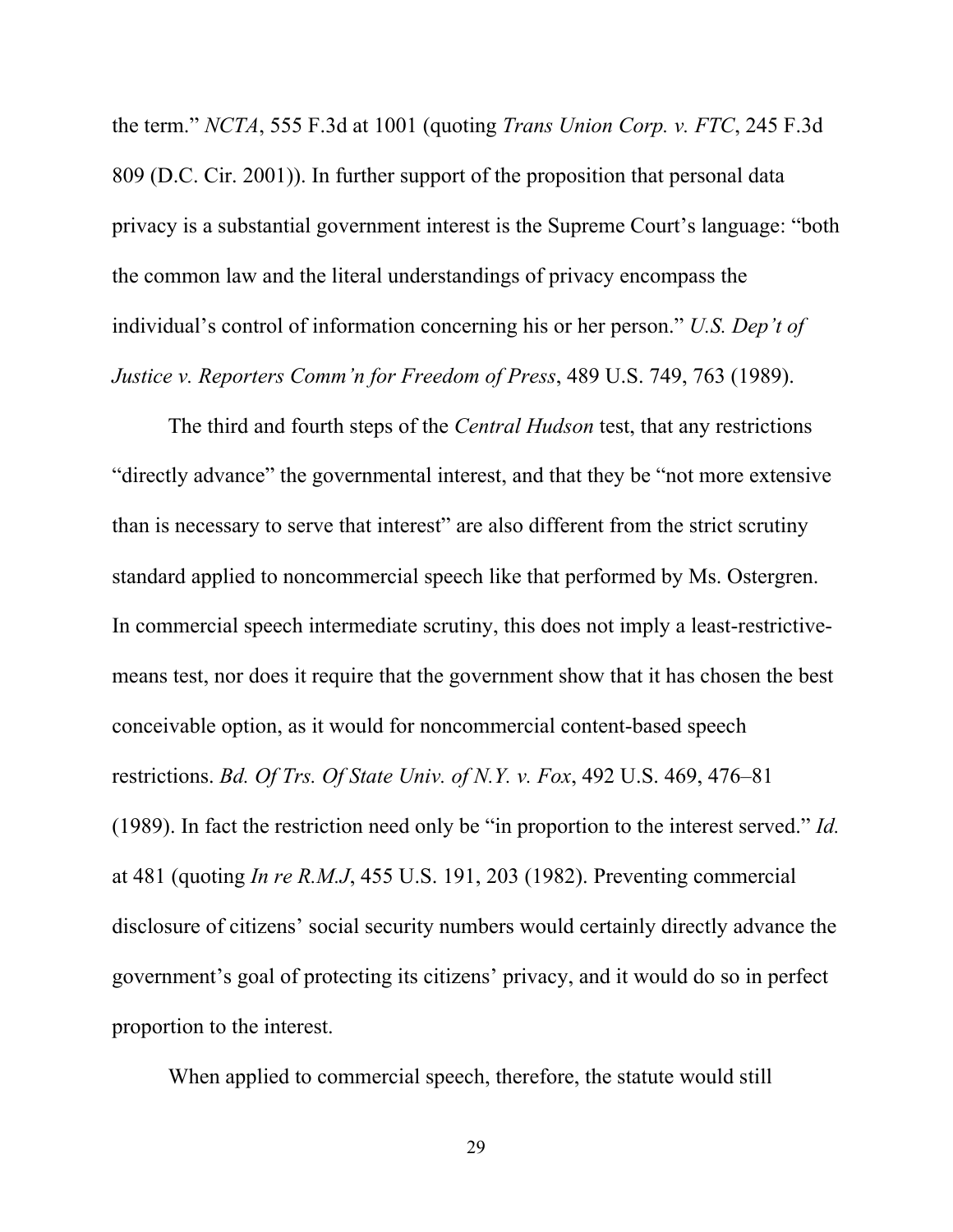constitutionally further the Commonwealth's interest. As such, protecting Ms. Ostergren's First Amendment right to use the numbers as a method of political speech would not prevent the government from enforcing restrictions on other breaches of its citizens' information privacy.

#### **CONCLUSION**

*Amicus Curiae* respectfully request this Court to grant Appellee's motion to sustain the decision of the lower court.

Respectfully submitted,

Marc Rotenberg John A. Verdi Jared Kaprove Matthew Phillips Electronic Privacy Information Center (EPIC) 1718 Connecticut Ave. NW Suite 200 Washington, DC 20009  $(202)$  483-1140

October 20, 2009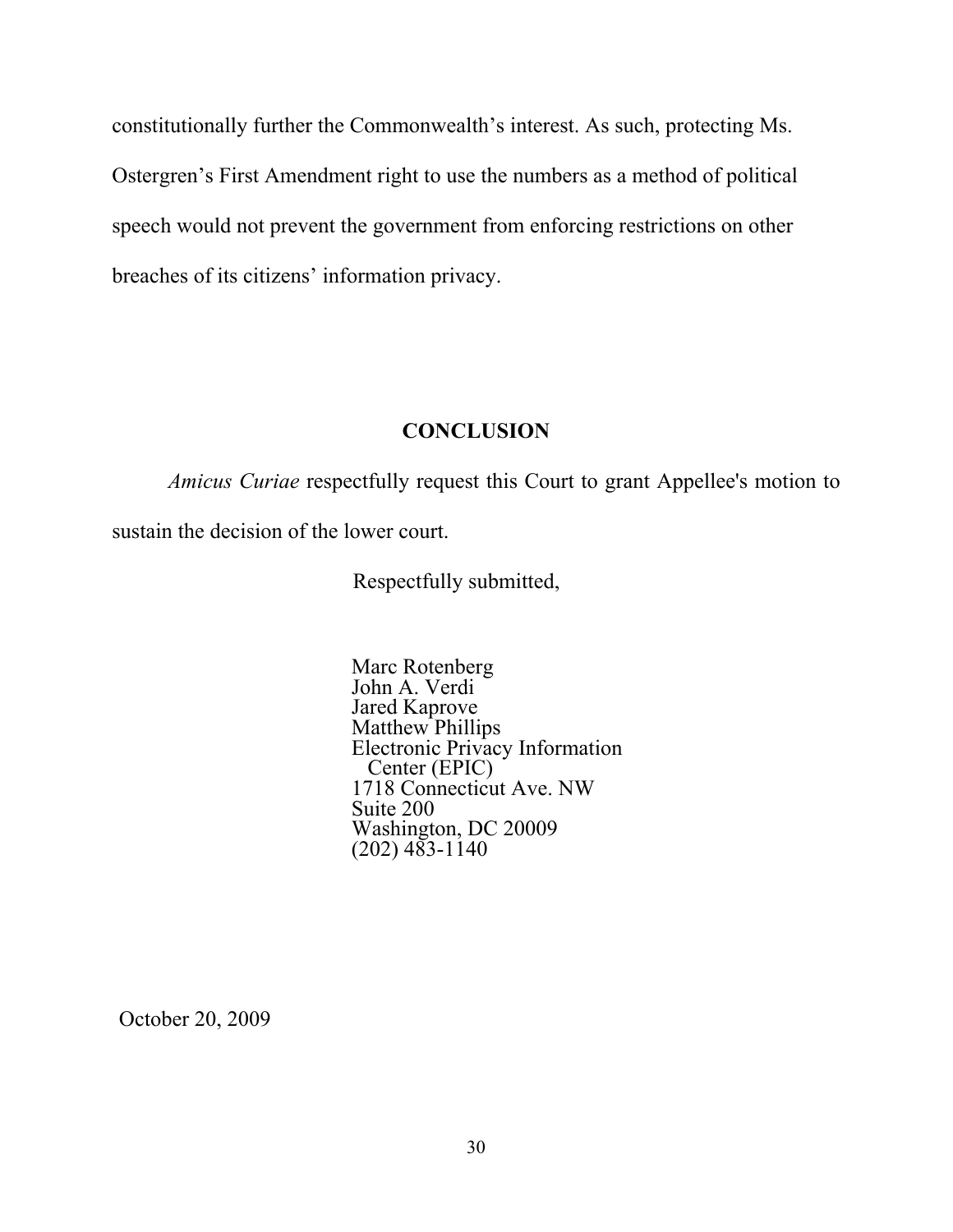### **CERTIFICATE OF COMPLIANCE**

This brief complies with the type-volume limitation of 7,000 words of Fed. R. App. P. 29(d) and Fed. R. App. P. 32(B)(i). This brief contains 6,976 words, excluding the parts of the brief exempted by Fed. R. App. P.  $32(a)(7)(B)(iii)$ . This brief complies with the typeface requirements of Fed. R. App. P. 32(a)(5) and the type style requirements of Fed. R. App. P. 32(a)(6) because this brief has been prepared in a proportionally spaced typeface using Microsoft Office Word 2007 in 14 point Times New Roman style.

Dated: October 20, 2009

Marc Rotenberg John A. Verdi Jared Kaprove Matthew Phillips Electronic Privacy Information Center (EPIC) 1718 Connecticut Ave. NW Suite 200 Washington, DC 20009 (202) 483-1140